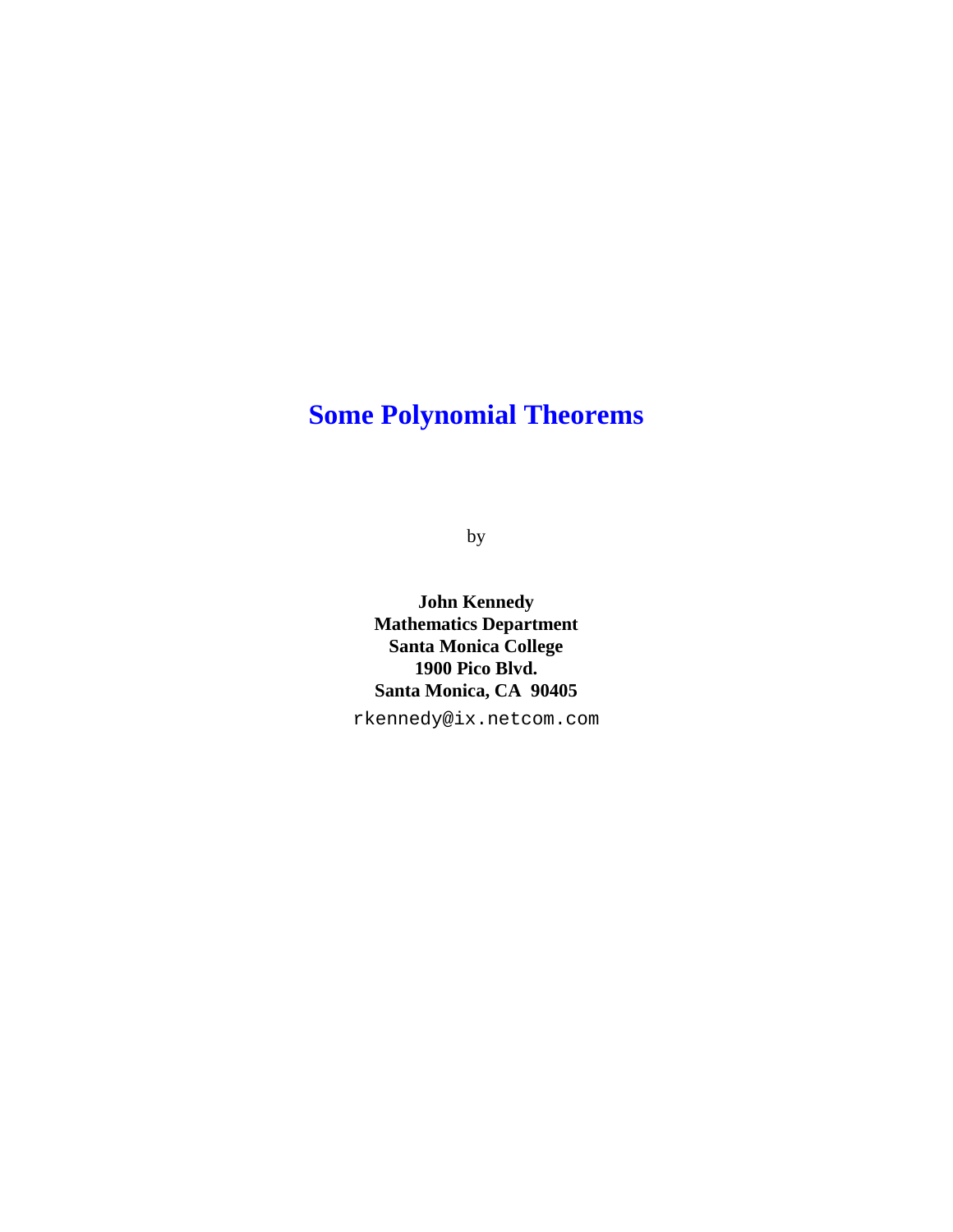This paper contains a collection of 31 theorems, lemmas, and corollaries that help explain some fundamental properties of polynomials. The statements of all these theorems can be understood by students at the precalculus level, even though a few of these theorems do not appear in any precalculus text. However, to understand the proofs requires a much more substantial and more mature mathematical background, including proof by mathematical induction and some simple calculus. Of significance are the Division Algorithm and theorems about the sum and product of the roots, two theorems about the bounds of roots, a theorem about conjugates of irrational roots, a theorem about integer roots, a theorem about the equality of two polynomials, theorems related to the Euclidean Algorithm for finding the  $GCD$  of two polynomials, and theorems about the Partial Fraction Decomposition of a rational function and Descartes's Rule of Signs. It is rare to find proofs of either of these last two major theorems in any precalculus text.

#### **1. The Division Algorithm**

If  $p(x)$  and  $d(x) \neq 0$  are any two polynomials then there exist unique polynomials  $q(x)$  and  $r(x)$ such that  $p(x) = d(x) \cdot q(x) + r(x)$  where the degree of  $r(x)$  is strictly less than the degree of  $d(x)$ when the degree of  $d(x) \geq 1$  or else  $r(x) \equiv 0$ .

#### **Division Algorithm Proof:**

We apply induction on the degree n of  $p(x)$ . We let m denote the degree of the divisor  $d(x)$ . We will establish uniqueness after we establish the existence of  $q(x)$  and  $r(x)$ .

If  $n = 0$  then  $p(x) = c$  where c is a constant.

Case 1:  $m = 0$ .

 $d(x) = k$  where k is a constant and since  $d(x) \neq 0$  we know  $k \neq 0$ . In this case choose  $q(x) = \frac{c}{1}$  and choose  $r(x) \equiv 0$ .  $\boldsymbol{k}$ 

Then 
$$
d(x) \cdot q(x) + r(x) = k \cdot \frac{c}{k} + 0 = c = p(x)
$$
. In this case  $r(x) \equiv 0$ .

Case 2:  $m > 0$ .

In this case let  $q(x) \equiv 0$  and let  $r(x) = c$ . Then clearly  $d(x) \cdot q(x) + r(x) = 0$  $d(x) \cdot 0 + c = 0 + c = c = p(x)$ . In this case the degree of  $r(x)$  is strictly less than the degree of  $d(x)$ .

Now assume there exist polynomials  $q_1(x)$  and  $r_1(x)$  such that  $p_1(x) = d(x) \cdot q_1(x) + r_1(x)$ whenever  $p_1(x)$  is any polynomial that has a degree less than or equal to k. Let  $p(x)$  be a polynomial of degree  $k + 1$ . We assume  $p(x) = a_{k+1}x^{k+1} + a_kx^k + \cdots + a_1x + a_0$ where  $a_{k+1} \neq 0$ . We must show the theorem statement holds for  $p(x)$ .

Case 1:  $m = 0$ .

$$
d(x) = k
$$
 where k is a constant and since  $d(x) \neq 0$  we know  $k \neq 0$ .  
Let  $q(x) = \frac{1}{k}p(x)$  and let  $r(x) \equiv 0$ .  
Then  $d(x) \cdot q(x) + r(x) = k \cdot \frac{1}{k}p(x) + 0 = p(x) + 0 = p(x)$ . In this case  $r(x) \equiv 0$ .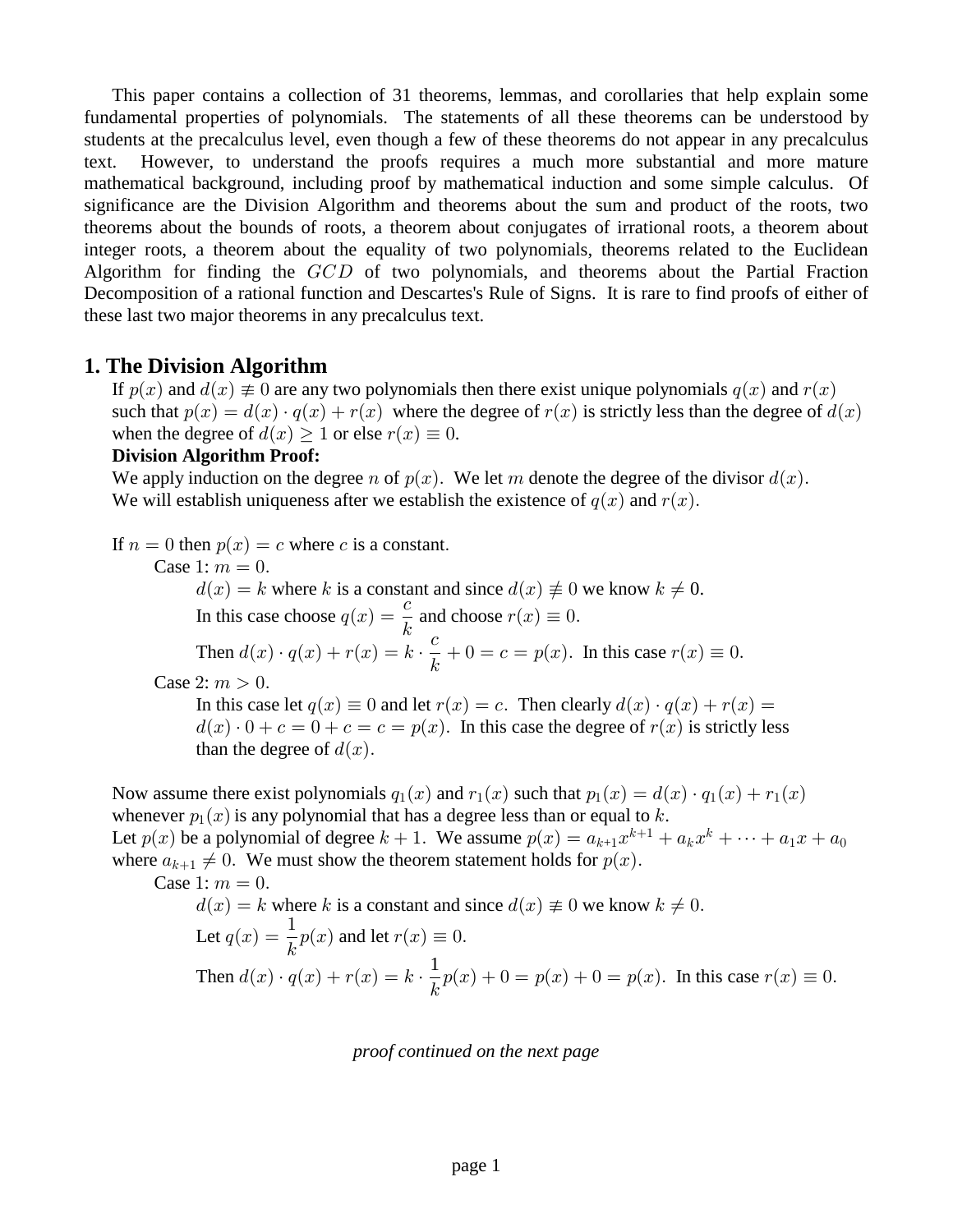Case 2:  $m > 0$ .

Let  $d(x) = d_m x^m + \dots + d_1 x + d_0$  where  $d_m \neq 0$ . Note that  $\frac{a_{k+1}}{d_m} \neq 0$  since both constants are nonzero. Let  $p_1(x) = p(x) - \frac{a_{k+1}}{1}x^{k+1-m} \cdot d(x)$ . Then the subtraction on  $p_1(x) = p(x) - \frac{1}{d}$  $k+1$  $\boldsymbol{m}$  $k+1-m$ the right cancels the leading term of  $p(x)$  so  $p_1(x)$  is a polynomial of degree k or less and we can apply the induction assumption to  $p_1(x)$  to conclude there exist polynomials  $q_1(x)$  and  $r_1(x)$  such that  $p_1(x) = d(x) \cdot q_1(x) + r_1(x)$  where the degree of  $r_1(x)$  is strictly less than that of  $d(x)$ .

$$
p_1(x) = d(x) \cdot q_1(x) + r_1(x) = p(x) - \frac{a_{k+1}}{d_m} x^{k+1-m} \cdot d(x)
$$
  
Now we solve the 2nd equation for  $p(x)$ 

Now we solve the 2nd equation for  $p(x)$ .

$$
p(x) = \frac{a_{k+1}}{d_m} x^{k+1-m} \cdot d(x) + d(x) \cdot q_1(x) + r_1(x)
$$
  

$$
p(x) = d(x) \cdot \left[ \frac{a_{k+1}}{d_m} x^{k+1-m} + q_{1(x)} \right] + r_1(x).
$$
  
So we may let  $q(x) = \left[ \frac{a_{k+1}}{d_m} x^{k+1-m} + q_{1(x)} \right]$  and let  $r(x) = r_1(x)$  and

we have established the theorem holds for  $p(x)$  of degree  $k + 1$ .

The induction proof that establishes the existence part of the theorem is now complete.

To establish uniqueness, suppose  $p(x) = d(x) \cdot q_1(x) + r_1(x) = d(x) \cdot q_2(x) + r_2(x)$ . Then we have  $d(x) \cdot [q_1(x) - q_2(x)] = r_2(x) - r_1(x)$ . Call this equation (\*).

Case 1:  $m = 0$ .

In this case both remainders must be identically zero and this means  $r_1(x) \equiv r_2(x)$ . In turn, this means  $d(x) \cdot [q_1(x) - q_2(x)] \equiv 0$ , and since  $d(x) \not\equiv 0$  we must have  $q_1(x) - q_2(x) \equiv 0$  which of course implies  $q_1(x) \equiv q_2(x)$ .

Case 2:  $m > 0$ .

If  $[q_1(x) - q_2(x)] \neq 0$  then we can compute the degrees of the polynomials on both sides of the (\*) equation. The degree on the left side is greater than or equal to the degree of  $d(x)$ . But on the right side, both remainders have degrees less than  $d(x)$  so their difference has a degree that is less than or equal to that of either which is less than the degree of  $d(x)$ . This is a contradiction. So we must have  $[q_1(x) - q_2(x)] \equiv 0$  and when this is the case the entire left side of the (\*) equation is identically 0 and we may add back  $r_1(x)$  from the right side to conclude that the two remainders are also identically equal.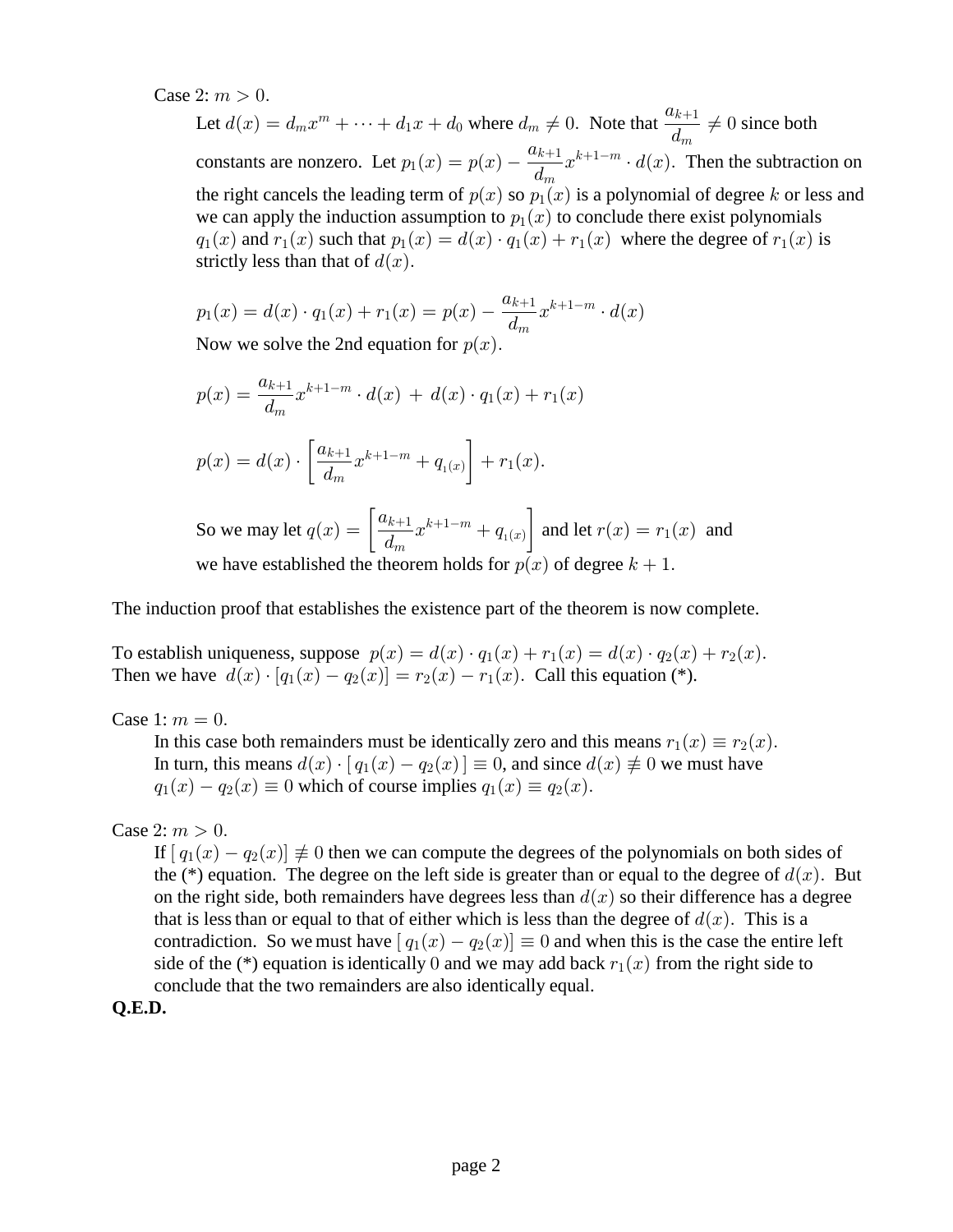# **2. The Division Check for a Linear Divisor**

Consider dividing the polynomial  $p(x)$  by the linear term  $(x - a)$ . Then, the *Division Check* states that:  $p(x) = (x - a) \cdot q(x) + r$ 

### **Division Check Proof:**

 This is just a special case of the Division Algorithm where the divisor is linear.  **Q.E.D.**

# **3. Remainder Theorem**

When any polynomial  $p(x)$  is divided by  $(x - a)$  the remainder is  $p(a)$ .  **Remainder Theorem Proof:** By the Division Check we have  $p(x) = (x - a) \cdot q(x) + r$ . Now let  $x = a$ . This last equation says  $p(a) = (a - a) \cdot q(a) + r$  $p(a) = 0 \cdot q(a) + r = 0 + r = r.$  **Q.E.D.**

# **4. Factor Theorem**

 $(x - a)$  is a factor of the polynomial  $p(x)$  if and only if  $p(a) = 0$ .  **Factor Theorem Proof:**

Assume  $(x - a)$  is a factor of  $p(x)$ . Then we know  $(x - a)$  divides evenly into  $p(x)$ . The remainder when  $p(x)$  is divided by  $(x - a)$  must be 0. By the Remainder Theorem this says  $0 = r = p(a)$ . Next, assume  $p(a) = 0$ . Divide  $p(x)$  by  $(x - a)$ . By the Remainder Theorem, the remainder is  $p(a) = 0$ . Since the remainder is 0, the division comes out even so that  $(x - a)$  is a factor of  $p(x)$ .

 **Q.E.D.**

# **5. Maximum Number of Zeros Theorem**

A polynomial cannot have more real zeros than its degree.

### **Maximum Number of Zeros Theorem Proof:**

By contradiction. Suppose  $p(x)$  has degree  $n \ge 1$ , and suppose  $a_1, a_2, \ldots, a_n, a_{n+1}$  are  $n+1$  roots of  $p(x)$ . By the Factor Theorem, since  $p(a_1) = 0$  then there exists a polynomial  $q_1(x)$  of degree one less than  $p(x)$  such that  $p(x) = (x - a_1) \cdot q_1(x)$ . Now since  $p(a_2) = 0$  and since  $a_2 \neq a_1$ , we must have  $q_1(a_2) = 0$  and again by the Factor Theorem we can write  $p(x) = (x - a_1) \cdot (x - a_2) \cdot q_2(x)$ where  $q_2(x)$  is of degree 2 less than  $p(x)$ . Now since  $a_3$  is distinct from  $a_1$  and  $a_2$  we must have  $q_2(a_3) = 0$  and we can continue to factor  $p(x) = (x - a_1) \cdot (x - a_2) \cdot (x - a_3) \cdot q_3(x)$  where the degree of  $q_3(x)$  is of degree 3 less than  $p(x)$ . Clearly this argument can be repeated until we reach the stage where  $p(x) = (x - a_1) \cdots (x - a_n) \cdot q_n(x)$  and  $q_n(x)$  is of degree n less than  $p(x)$ . Since  $p(x)$  only had degree n in the first place,  $q_n(x)$  must be of degree 0 making  $q_n(x)$  some constant, say  $q_n(x) = c$ . Now  $a_{n+1}$  is still a zero of  $p(x)$ , and since  $a_{n+1}$  is distinct from all the other  $a_i$ , we must have  $q_n(a_{n+1}) = 0$ . The only way this can happen is if  $c = 0$  and this would imply  $p(x) \equiv 0$ , a contradiction since we are assuming  $n \ge 1$ .  **Q.E.D.**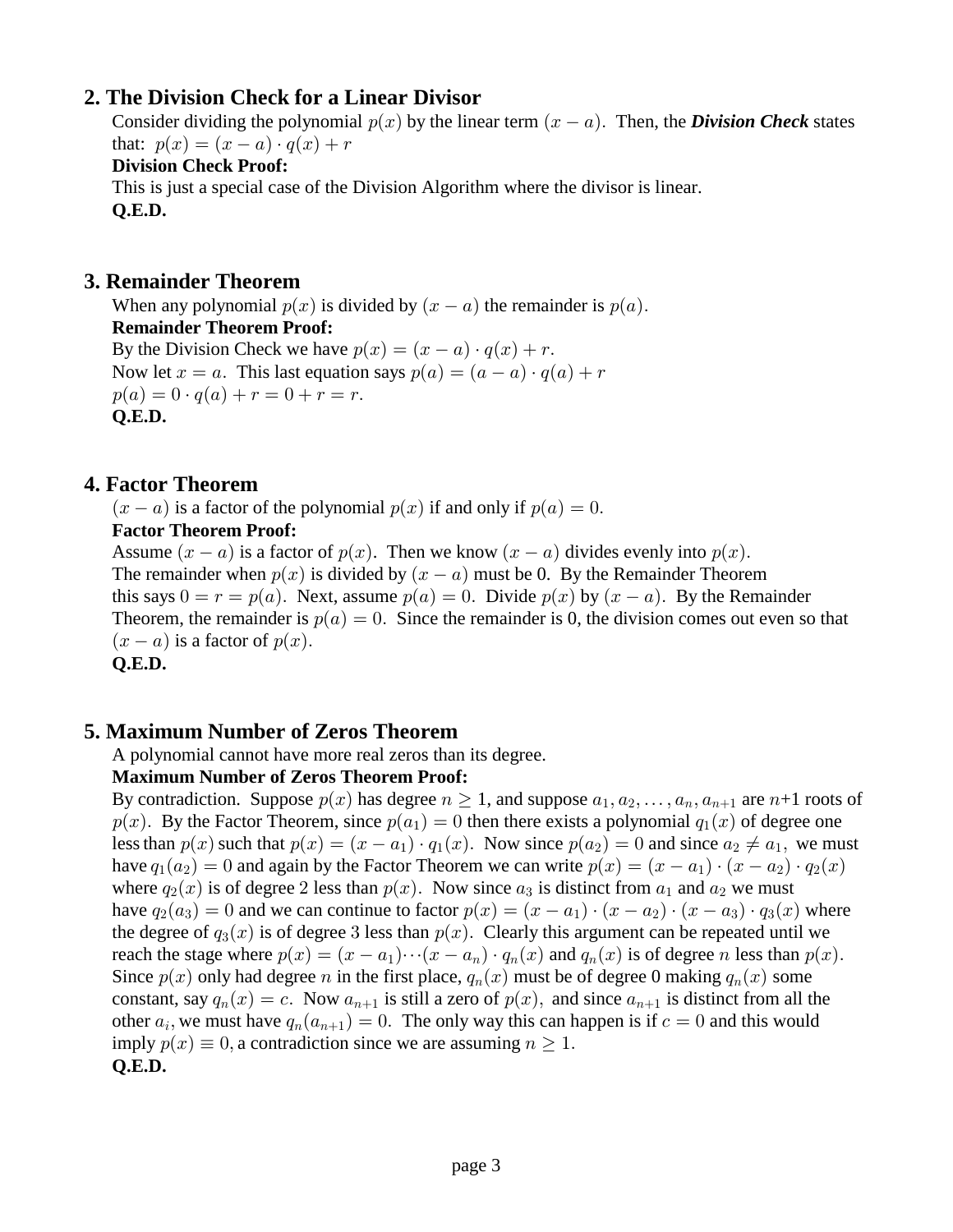### **6. Fundamental Theorem of Algebra**

- a) Every polynomial of degree  $n \geq 1$  has at least one zero among the complex numbers.
- b) If  $p(x)$  denotes a polynomial of degree n, then  $p(x)$  has exactly n roots, some of which may be either irrational numbers or complex numbers.

#### **Fundamental Theorem of Algebra Proof:**

This is not proved here. Gauss proved this in 1799 as his Ph.D. doctoral dissertation topic.

### **7. Product and Sum of the Roots Theorem**

Let  $p(x) = 1x^n + a_{n-1}x^{n-1} + \cdots + a_3x^3 + a_2x^2 + a_1x + a_0$  be any polynomial with real coefficients with a *leading coefficient of 1* where  $n \ge 1$ . Then  $a_0$  is  $(-1)^n$  times the product of all the roots of  $p(x) = 0$  and  $a_{n-1}$  is the opposite of the sum of all the roots of  $p(x) = 0$ .

#### **Product and Sum of the Roots Theorem Proof:**

By the Fundamental Theorem of Algebra we know  $p(x)$  has n roots which may be denoted by  $r_1, r_2, r_3, \ldots, r_n$ . Now form the product of the *n* factors associated with these roots. Let  $q(x)$  =  $(x - r_1)(x - r_2)(x - r_3) \cdots (x - r_n)$  and multiply out all these terms. Then inspect the coefficient on  $x^{n-1}$  and inspect the constant term.

This can also be formally proved by using induction on n. When  $n = 1$  we have  $p(x) = x + a_0$  and in this case the only root of  $p(x)$  is  $r_1 = -a_0$ . Since  $r_1$  is the only root,  $r_1$  is itself the product of all the roots. But then  $(-1)^n a_0 = (-1)^1 a_0 = -a_0 = r_1$ . So this establishes the part about the constant term. Note again that since  $r_1$  is the only root,  $r_1$  is itself the sum of all the roots and the 2nd leading coefficient is the opposite of the sum of all the roots since  $a_0 = -(r_1)$ .

It is probably more instructive to manually look at the case when  $n = 2$  before setting up the induction step. Note that  $(x - r_1)(x - r_2) = x^2 + (-r_1 + -r_2)x + r_1r_2$ . In this case it is immediately apparent that the 2nd leading coefficient is the opposite of the sum of all the roots and the constant term is product of all the roots. Because  $p(x)$  is quadratic, in this case  $n = 2$  so  $(-1)^n = (-1)^2 = 1.$ 

Now lets assume the result is true whenever we have k roots and let  $p(x)$  be a polynomial with  $k+1$  roots, say  $p(x) = (x - r_1)(x - r_2) \cdots (x - r_{k+1})$ . Now consider that we may write  $p(x) = \{(x - r_1)(x - r_2) \cdots (x - r_k)\}(x - r_{k+1})$ . Let  $q(x) = \{(x - r_1)(x - r_2) \cdots (x - r_k)\}.$ Then  $q(x)$  has degree k and we may apply the induction hypothesis to  $q(x)$ . If we write  $t_q(x) = x^k + a_{k-1}x^{k-1} + \cdots + a_1x + a_0$  then we know  $a_{k-1} = -(\sum r_i)$  and we know  $\frac{i=1}{i}$  $\left(\sum_{i=1}^{k} r_i\right)$  $a_0 = (-1)^k \cdot \left( \prod r_i \right).$  $\frac{i-1}{i}$  $\left(\prod^k r_i\right)$ 

Now  $p(x) = q(x) \cdot (x - r_{k+1}) = (x - r_{k+1}) \cdot \{x^k + a_{k-1}x^{k-1} + \cdots + a_1x + a_0\}$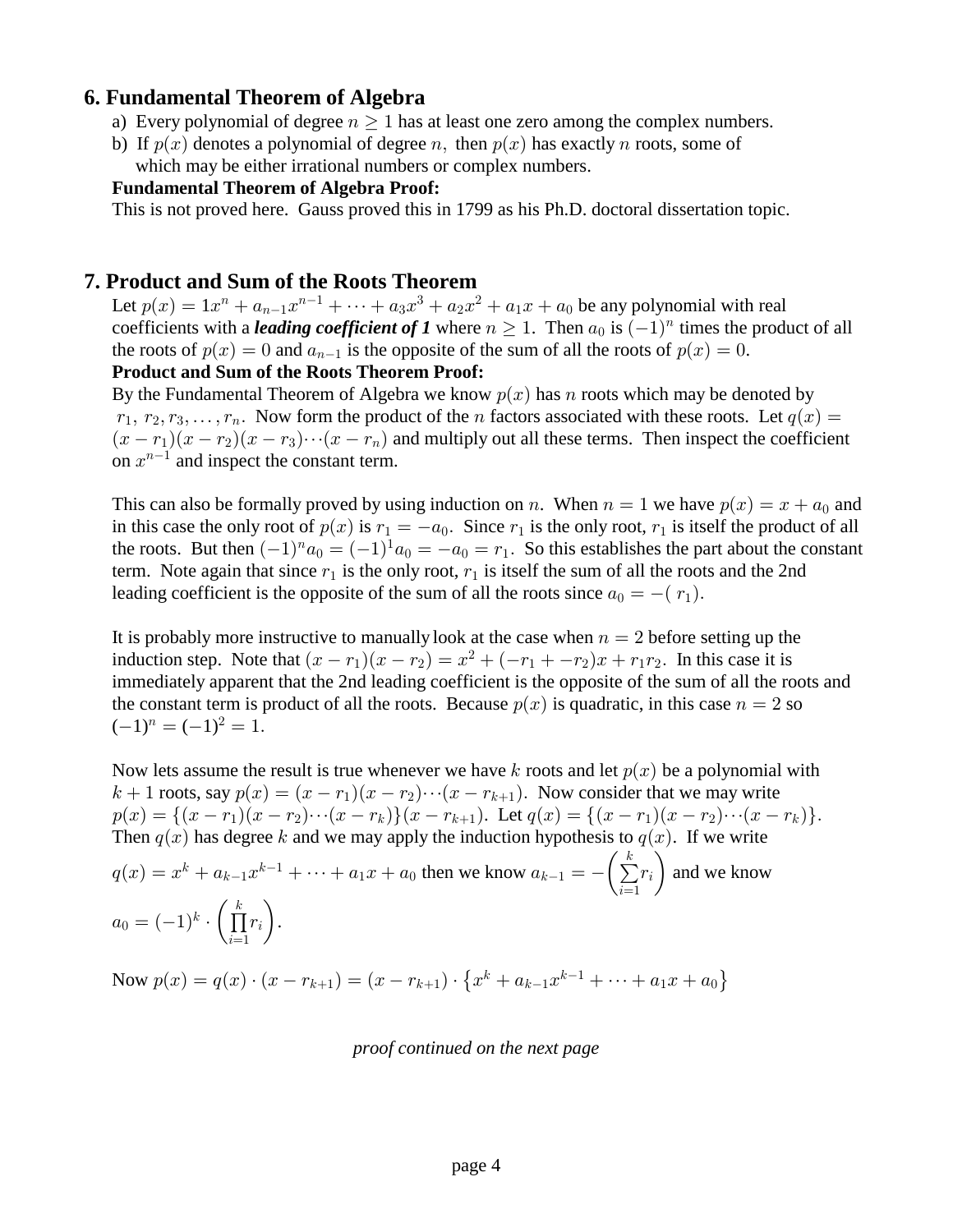$$
= \{x^{k+1} + a_{k-1}x^k + \dots + a_1x^2 + a_0x\} + \{\n-r_{k+1}x^k + (-r_{k+1})a_{k-1}x^{k-1} + \dots + (-r_{k+1})a_1x + (-r_{k+1})a_0\}
$$

$$
= x^{k+1} + \{a_{k-1} + (-r_{k+1})\}x^k + \dots + (a_0 - r_{k+1} \cdot a_1)x + (-r_{k+1}) \cdot a_0.
$$
  
Clearly  $a_{k-1} + (-r_{k+1}) = -\left(\sum_{i=1}^k r_i\right) + (-r_{k+1}) = -\left(\sum_{i=1}^{k+1} r_i\right)$  and  $(-r_{k+1}) \cdot a_0 =$ 

 $(-r_{k+1}) \cdot (-1)^k \cdot \left( \prod r_i \right) = (-1)^{k+1} \cdot \left( \prod r_i \right)$  which are what we needed to establish.  $i=1$   $\vee$   $\qquad \qquad$   $\vee$   $i=1$  $\left(\prod_{i=1}^{k} r_i\right) = (-1)^{k+1} \cdot \left(\prod_{i=1}^{k+1} r_i\right)$  **Q.E.D.**

### **8. Rational Roots Theorem**

Let  $p(x) = a_n x^n + a_{n-1} x^{n-1} + \dots + a_3 x^3 + a_2 x^2 + a_1 x + a_0$  be any polynomial with integer coefficients. If the rational number  $\frac{c}{x}$  is a root of  $p(x) = 0$  then c must be a factor  $\frac{a}{d}$  is a root of  $p(x) = 0$  then c of  $a_0$  and d must be a factor of  $a_n$ .

 **Rational Roots Theorem Proof.**

Let  $q(x) = x_n + \frac{a_{n-1}}{a_n}x^{n-1} + \frac{a_{n-2}}{a_n}x^{n-2} + \cdots + \frac{a_3}{a_n}x^3 + \frac{a_2}{a_n}x^2 + \frac{a_1}{a_n}x + \frac{a_0}{a_n}$ .  $n-1$   $\perp$   $\frac{a_{n-2}}{2}$   $\ldots$   $\perp$   $\frac{a_3}{2}$   $\ldots$   $\perp$   $\frac{a_2}{2}$   $\ldots$   $\perp$   $\frac{a_2}{2}$   $\ldots$   $\perp$   $\frac{a_2}{2}$   $\ldots$   $\perp$ By the Product of the Roots Theorem, we know the product of the roots of this

polynomial is the fraction  $(-1)^n \cdot \frac{a_0}{\cdot}$ . Thus if  $\frac{c}{\cdot}$  is a root, c must be a factor of  $a_0$  and d must  $a_n$   $\cdots$   $a_n$  $n$  ,  $\frac{a_0}{a}$  $\frac{1}{a}$ . Thus if  $\frac{1}{d}$  is a root, c must be a factor of  $a_0$ be a factor of  $a_n$ .

 **Q.E.D.**

### **9. Integer Roots Theorem**

Let  $p(x) = x^n + a_{n-1}x^{n-1} + \cdots + a_3x^3 + a_2x^2 + a_1x + a_0$  be any polynomial with integer coefficients and *with a leading coefficient of 1*. If  $p(x)$  has any rational zeros, then those zeros must all be integers.

#### **Integer Roots Theorem Proof:**

 By the Rational Roots Theorem we know the denominator of any rational zero must divide into the leading coefficient which in this case is 1. Thus any denominator must be  $\pm 1$  making the rational zero into a pure integer.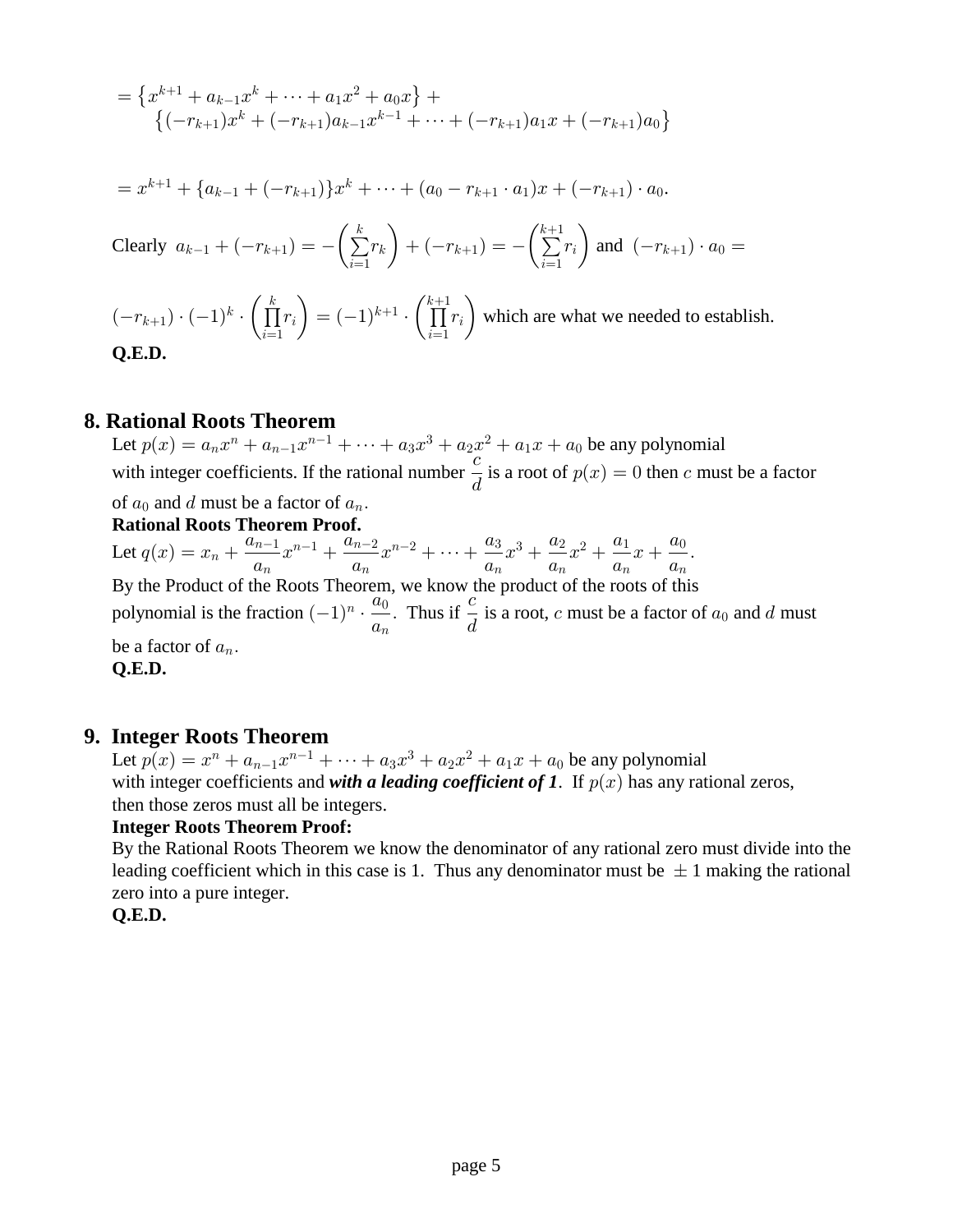### **10. Upper and Lower Bounds Theorem**

### Let  $p(x)$  be any polynomial with *real coefficients and a positive leading coefficient*.

(*Upper Bound*) If  $a > 0$  and  $p(a) > 0$  and if in applying synthetic substitution to compute  $p(a)$  all numbers in the 3rd row are positive, then a is an upper bound for all the roots of  $p(x) = 0$ . (*Lower Bound*) If  $a < 0$  and  $p(a) \neq 0$  and if in applying synthetic substitution to compute  $p(a)$  all

- the numbers in the 3rd row alternate in sign then a is a lower bound for all the roots of  $p(x) = 0$ .
- [ In either bound case, we can allow any number of zeros in any positions in the 3rd row except in the first and last positions. The first number is assumed to be positive and the last number is  $p(a) \neq 0$ . For upper bounds, we can state alternatively and more precisely that no negatives are allowed in the 3rd row. In the lower bound case the alternating sign requirement is not strict either, as any 0 value can assume either sign as required. In practice you may rarely see any zeros in the 3rd row. However, a slightly stronger and more precise statement is that the bounds still hold even when zeros are present anywhere as interior entries in the 3rd row.]

#### **Upper and Lower Bounds Theorem Proof:**

(Upper Bound). Let b be any root of the equation  $p(x) = 0$ . Must show  $b < a$ . If  $b = 0$ , then clearly  $b < a$  since a is positive in this case. So we assume  $b \neq 0$ . If the constant term of  $p(x)$  is 0, then we could factor x or a pure power of x from  $p(x)$  and just operate on the resulting polynomial that is then guaranteed to have a nonzero constant term. So we can implicitly assume  $p(0) \neq 0$ . The last number in the third row of the synthetic substitution process is positive and it is  $p(a)$ . Since b is a root, we know by the Factor Theorem that  $p(x) = (x - b) \cdot q(x)$  where  $q(x)$  is the quotient polynomial. The leading coefficient of  $p(x)$  is also the leading coefficient of  $q(x)$  and since all of  $q(x)$ 's remaining coefficients are positive, and since  $a > 0$ , we must have  $q(a) > 0$ . Finally,  $p(a) = (a - b) \cdot q(a)$ . Since  $q(a) > 0$ , we may divide by  $q(a)$  and get  $(a - b) = \frac{p(a)}{a}$ . Now since  $p(a)$  and  $q(a)$  are both positive,  $(a - b) > 0$  $q(a)$ which implies  $b < a$ . Note that since the leading coefficient of  $q(x)$  is positive and since  $a > 0$ , we don't really need all positive numbers in the last row. As long as  $q(x)$ 's remaining coefficients are nonnegative we can guarantee that  $q(a) > 0$ .

(Lower Bound). Let b be any root of the equation  $p(x) = 0$ . Must show  $a < b$ . As in the above Upper Bound proof, we can easily dispense with the case when  $b = 0$ . Clearly  $a < b$  when  $b = 0$  because a is negative. We can further implicitly assume no pure power of x is a factor of  $p(x)$  and this also allows us to assume  $p(0) \neq 0$ . Since  $p(b) = 0$  by the Factor Theorem we may write  $p(x) = (x - b) \cdot q(x)$ . Substituting  $x = a$  we have  $p(a) = (a - b) \cdot q(a)$ . Since  $p(a) \neq 0$  we know  $q(a) \neq 0$ . So we can divide by  $q(a)$  to get  $(a - b) = \frac{p(a)}{a}$ .  $q(a)$ 

Now  $q(a)$  is either positive or negative. Because  $a < 0$  and the leading term in  $q(x)$  has a positive coefficient, the constant term in  $q(x)$  has the same sign as  $q(a)$ . This fact can be established by considering the two cases of the even or odd degrees that  $q(x)$  must have.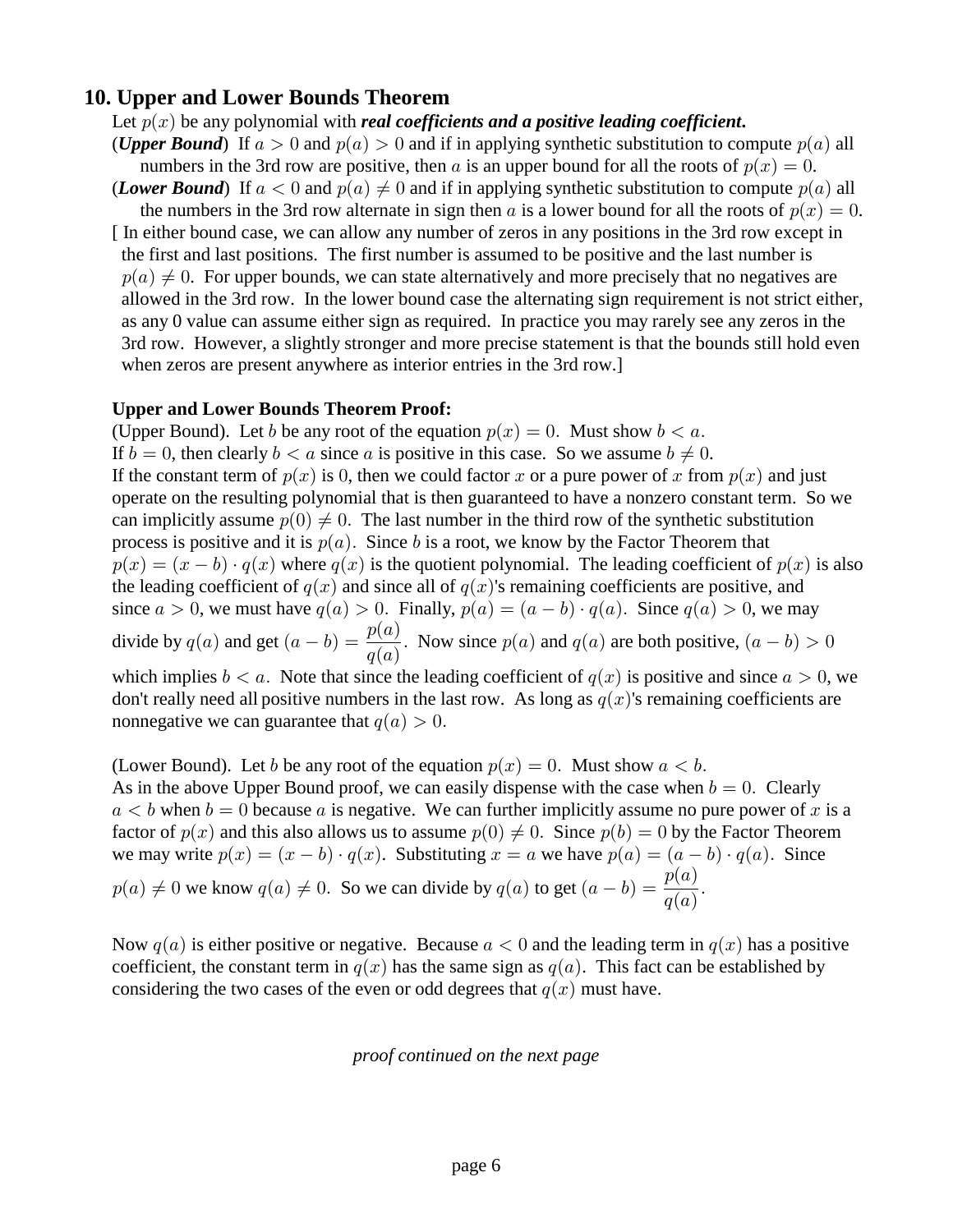For examples:

 $q(x) = 1x^5 - 2x^4 + 3x^3 - 4x^2 + 5x - 6.$ With  $a < 0$ ,  $q(a) < 0$  and  $q(a)$  and  $q(x)'$ s constant term agree in sign. or  $q(x) = 1x^4 - 2x^3 + 3x^2 - 4x + 5.$ With  $a < 0$ ,  $q(a) > 0$  and again  $q(a)$  and  $q(x)'$ s constant term agree in sign.

We might note that in these examples, it would make no difference if any of the interior coefficients were 0. This is because the first term has a positive coefficient, and all the remaining terms just add fuel to the fire with the same sign as the first term. The presence of an interior zero just means you might not get as big a fire, but the first term guarantees there is a flame!

Another note is that  $p(0) = (-b) \cdot q(0)$ , and since we are assuming  $b \neq 0$ , we can divide this equation by  $-b$  to conclude that  $q(0) \neq 0$  when  $p(0) \neq 0$ . So assuming neither b nor the constant term in  $p(x)$  are zero guarantees that the constant term in  $q(x)$  must be strictly positive or strictly negative. Since the numbers in the third row alternate in sign,  $p(a)$  differs in sign from the constant term in  $q(x)$ . But since the constant term in  $q(x)$  has the same sign as  $q(a)$  we know  $p(a)$  and  $q(a)$ differ in sign. So  $(a - b) = \frac{p(a)}{a} < 0$ .  $a < b$ .  $q(a)$ 

 **Q.E.D.**

### **11. Intermediate Value Theorem**

If  $p(x)$  is any polynomial with *real coefficients*, and if  $p(a) > 0$  and  $p(b) < 0$  then there is at least one real number c between a and b such that  $p(c) = 0$ .

 **Intermediate Value Theorem Proof:**

 This result depends on the continuity of all polynomials and is a special case of the **Intermediate Value Theorem** that normally appears in a calculus class.

### **12. Single Bound Theorem**

Let  $p(x) = x^n + a_{n-1}x^{n-1} + a_{n-2}x^{n-2} + \cdots + a_3x^3 + a_2x^2 + a_1x + a_0$  be any polynomial with real coefficients and a leading coefficient of 1. Let  $M_1 = 1 + max\{|a_0|, |a_1|, |a_2|, \ldots, |a_{n-1}|\}$  and let  $M_2 = max\{1, |a_0| + |a_1| + |a_2| + \ldots + |a_{n-1}|\}$ . Finally let  $M = min\{M_1, M_2\}$ . Then every zero of  $p(x)$  lies between  $-M$  and M.

#### **Single Bound Theorem Proof:**

We need to show M is an Upper Bound and we need to show  $-M$  is a Lower Bound.

**Case 1:**  $M = M_1$ .

Then we know for  $0 \le i \le n-1$  that  $M \ge 1 + |a_i|$ . This implies two things. First,  $M \ge 1$  and second,  $M - |a_i| \geq 1$ . These two inequalities are crucial and further imply that  $-M \leq -1$  and  $-M + |a_i| \leq -1.$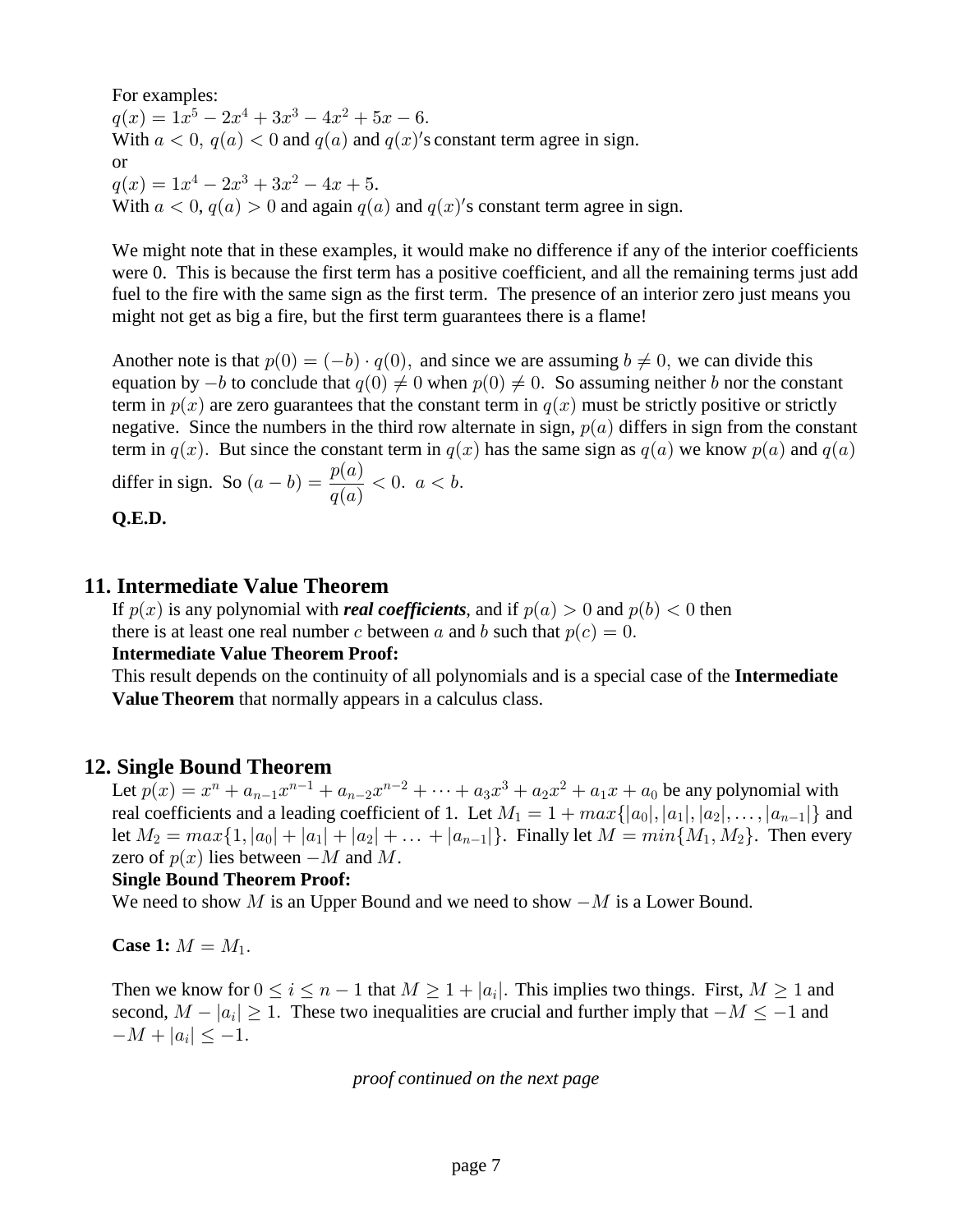To show M is an Upper Bound, consider the synthetic substitution calculation of  $p(M)$ . We will label the second and remaining coefficients in the second row as  $b_i$  values. We will label the second and remaining coefficients in the third row as  $c_i$  values.

|  |                                                      |  | $\mid M$ |
|--|------------------------------------------------------|--|----------|
|  | 1 $a_{n-1}$ $a_{n-2}$ $a_{n-3}$ $\cdots$ $a_1$ $a_0$ |  |          |
|  | $M$ $b_{n-2}$ $b_{n-3}$ $\cdots$ $b_1$ $b_0$         |  |          |
|  | 1 $c_{n-1}$ $c_{n-2}$ $c_{n-3}$ $c_1$ $c_0$          |  |          |

We claim that each  $c_i$  value is not only positive, we claim each  $c_i \geq 1$ . Similarly we claim each  $b_i \geq M$ . We will establish these two claims by working from left to right across the columns in the synthetic substitution table, one column at a time.

First note that  $c_{n-1} = a_{n-1} + M \ge -|a_{n-1}| + M = M - |a_{n-1}| \ge 1$ . We are done with the 2nd column.

 Now we will argue about the 3rd column in the above table. Having established in the 2nd column that  $c_{n-1} \geq 1$ , multiply both sides of this inequality by M to obtain:  $b_{n-2} = c_{n-1} \cdot M \geq M$ .

Now we basically repeat the above argument to establish the size of  $c_{n-2} = a_{n-2} + b_{n-2}$ . Here we use the fact that  $b_{n-2} \ge M \ge 1 + |a_{n-2}|$ . So  $b_{n-2} - |a_{n-2}| \ge 1$ . So  $c_{n-2} = a_{n-2} + b_{n-2} \ge -|a_{n-2}| + b_{n-2} = b_{n-2} - |a_{n-2}| \ge 1.$  We are now done with the 3rd column in the table. Each next column is handled like the 3rd column.

 Just to make sure you get the idea we will establish our claims for the 4th column. Since  $c_{n-2} \geq 1$ , we can multiply across this inequality by M to get  $c_{n-2} \cdot M \geq M$ .  $b_{n-3} = c_{n-2} \cdot M \ge M.$  $c_{n-3} = a_{n-3} + b_{n-3} \ge -|a_{n-3}| + b_{n-3} = b_{n-3} - |a_{n-3}| \ge M - |a_{n-3}| > 1.$ 

 Clearly we can continue working across the columns of the above table, one column at a time. Since all the  $c_i$  coefficients are positive we know M is an Upper Bound for the zeros of  $p(x)$ .

Next, to show  $-M$  is a Lower Bound, consider the synthetic substitution calculation of  $p(-M)$ .

|                                                      |                                               |  |  | $-M$ |
|------------------------------------------------------|-----------------------------------------------|--|--|------|
| 1 $a_{n-1}$ $a_{n-2}$ $a_{n-3}$ $\cdots$ $a_1$ $a_0$ |                                               |  |  |      |
|                                                      | $-M$ $b_{n-2}$ $b_{n-3}$ $\cdots$ $b_1$ $b_0$ |  |  |      |
| 1 $c_{n-1}$ $c_{n-2}$ $c_{n-3}$ $\cdots$ $c_1$ $c_0$ |                                               |  |  |      |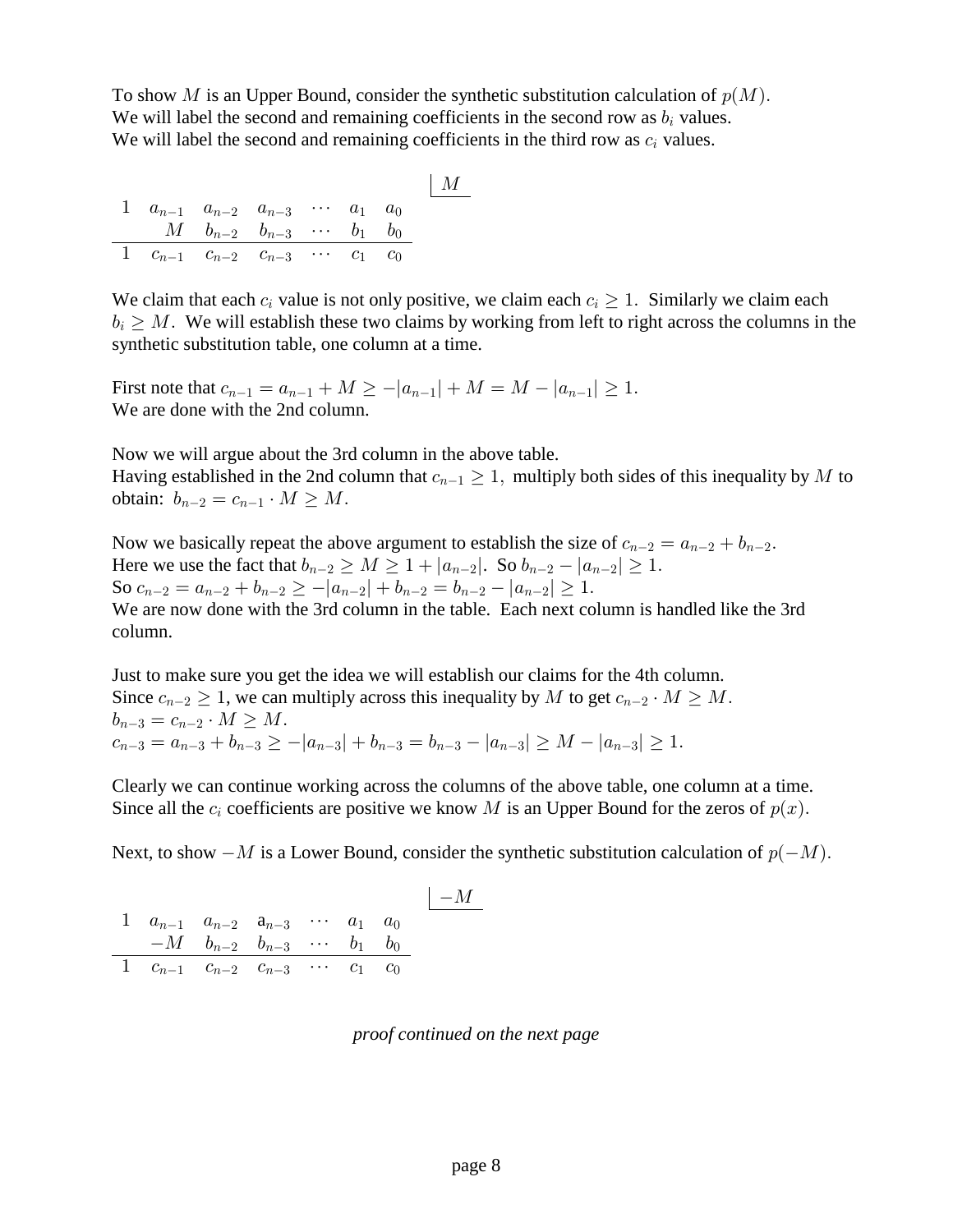We claim that the coefficients in the 3rd row alternate in sign. Obviously the first coefficient is  $1 > 0.$ 

We claim not only that the  $c_i$  alternate in sign, we claim that when  $c_i < 0$  then  $c_i \le -1$ . We also claim that when  $c_i > 0$  then  $c_i \geq 1$ .

In the 2nd column of the table we have  $c_{n-1} = a_{n-1} - M \leq |a_{n-1}| - M = -M + |a_{n-1}| \leq -1$ . So we have established our claim within the 2nd column.

Moving over to the 3rd column we note that  $b_{n-2} = c_{n-1} \cdot (-M)$  and since both of the numbers in this product are negative, we have  $b_{n-2} > 0$ . In fact when we start with the inequality that  $a_{n-1} \leq -1$  and multiply across by the negative number  $-M$  we get  $c_{n-2} \cdot (-M) \geq M$ . But  $b_{n-2}=c_{n-2}\cdot (-M)$  so we know that  $b_{n-2}\geq M$ . Now lets compute  $c_{n-2}$ .  $c_{n-2} = a_{n-2} + b_{n-2} \ge a_{n-2} + M \ge -|a_{n-2}| + M = M - |a_{n-2}| \ge 1.$ 

 Next, consider what happens in the 4th column of the above table. We just established that  $c_{n-2} \geq 1.$ Multiplying across this inequality by  $-M$  we get  $c_{n-2} \cdot (-M) \leq -M$ . But  $b_{n-3} = c_{n-2} \cdot (-M)$  so

we know  $b_{n-3} \leq -M$ . Now lets compute  $c_{n-3}$ .

 $c_{n-3} = a_{n-3} + b_{n-3} \le a_{n-3} - M \le |a_{n-3}| - M = -M + |a_{n-3}| \le -1.$ 

 Clearly the above arguments may be repeated as we move across the columns of the above table. Each time we multiply by  $-M$  to compute the next  $b_i$  value we have a sign change. This is primarily why the  $c_i$  values alternate in sign.

In any case, the values in the 3rd row alternate in sign and since  $-M < 0$  we know  $-M$  is a lower bound for any zero of the equation  $p(x) = 0$ .

**Case 2:**  $M = M_2$ .

**Subcase 1:**  $M = 1$  and  $|a_0| + |a_1| + |a_2| + \cdots + |a_{n-1}| < 1$ .

In particular, for each i where  $0 \le i \le n-1$  we know  $0 \le |a_i| < 1 = M$ . Then  $-|a_i| + M = 1 - |a_i| > 0$ .

Since  $M = 1$ , the Synthetic Substitution table takes on a particularly simple form. Note how the 2nd row elements are the same as the 3rd row elements shifted over one column.

|  |  | 1 $a_{n-1}$ $a_{n-2}$ $a_{n-3}$ $a_{n-4}$ $\cdots$ $a_1$ $a_0$                 |  |  |
|--|--|--------------------------------------------------------------------------------|--|--|
|  |  | $1 \quad c_{n-1} \quad c_{n-2} \quad c_{n-3} \quad \cdots \quad c_2 \quad c_1$ |  |  |
|  |  | 1 $c_{n-1}$ $c_{n-2}$ $c_{n-3}$ $c_{n-4}$ $\cdots$ $c_1$ $c_0$                 |  |  |

We claim that all the  $c_i$  values are positive.

Starting in the 2nd column,  $c_{n-1} = a_{n-1} + 1 \ge -|a_{n-1}| + 1 = 1 - |a_{n-1}| > 0$ .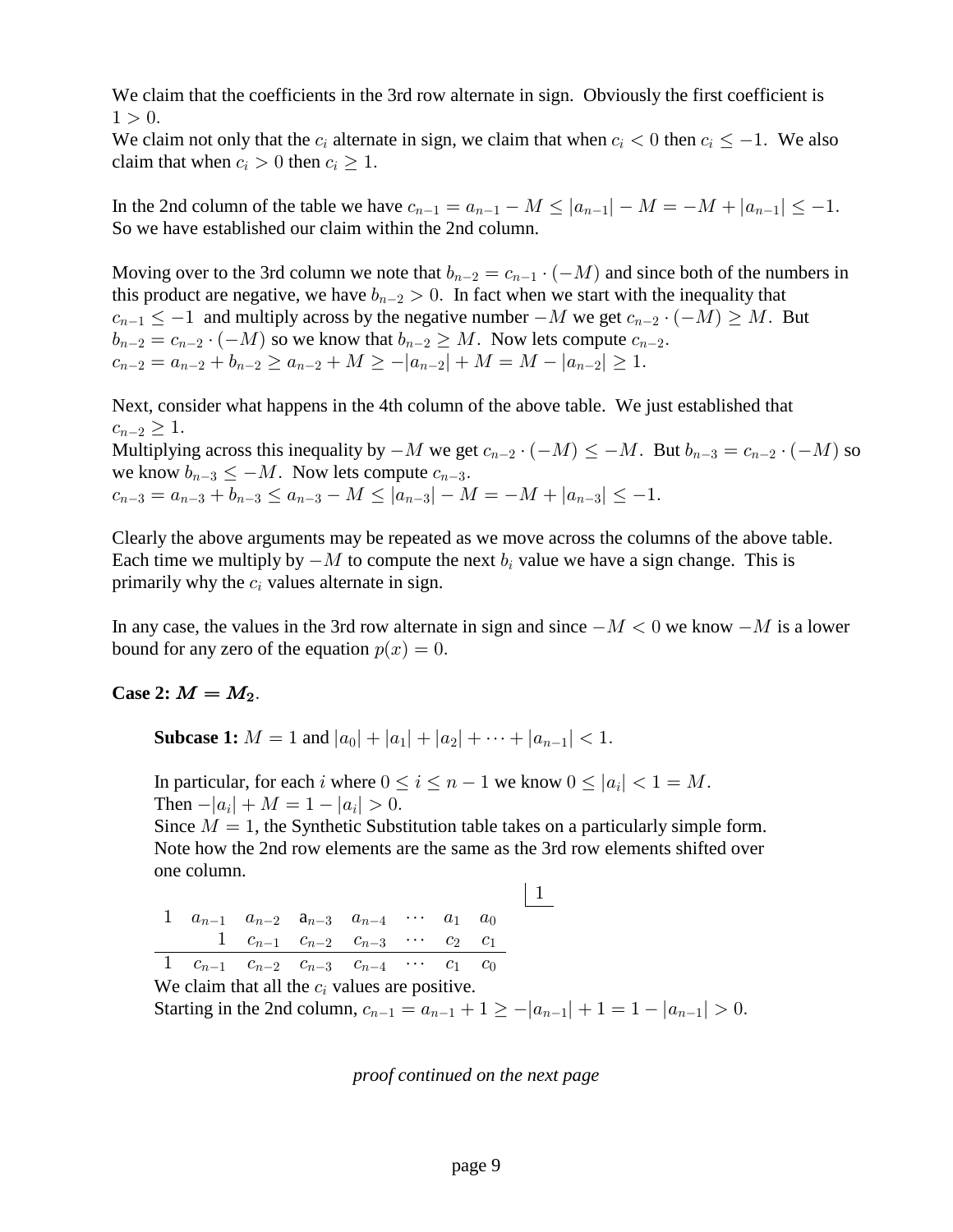Now consider the 3rd column.  $c_{n-2} = a_{n-2} + c_{n-1} = a_{n-2} + a_{n-1} + 1 \geq$  $-|a_{n-2}| + -|a_{n-1}| + 1 = -(|a_{n-2}| + |a_{n-1}|) + 1 > 0.$ 

Next consider the 4th column.  $c_{n-3}=a_{n-3}+c_{n-2}=a_{n-3}+a_{n-2}+a_{n-1}+1\geq$  $-|a_{n-3}| + -|a_{n-2}| + -|a_{n-1}| + 1 = -(|a_{n-3}| + |a_{n-2}| + |a_{n-1}|) + 1 > 0.$ 

 Clearly we can continue to accumulate the sums of more and more terms and still apply the main inequality that appears in the Subcase 1: statement. So all the elements in the last row are positive and  $1 = M$  is an upper bound for all the roots of  $p(x) = 0$  by applying the Upper/Lower Bounds Theorem.

To establish that  $-1$  is a lower bound we compute synthetic substitution with  $-M = -1$ .

|  |                                                                |  |  | $ -1$ |
|--|----------------------------------------------------------------|--|--|-------|
|  | 1 $a_{n-1}$ $a_{n-2}$ $a_{n-3}$ $a_{n-4}$ $\cdots$ $a_1$ $a_0$ |  |  |       |
|  | $-1$ $-c_{n-1}$ $-c_{n-2}$ $-c_{n-3}$ $\cdots$ $-c_2$ $-c_1$   |  |  |       |
|  | 1 $c_{n-1}$ $c_{n-2}$ $c_{n-3}$ $c_{n-4}$ $c_1$ $c_0$          |  |  |       |

Now we must establish that the  $c_i$  values in the last row alternate in sign. Starting in the 2nd column,  $c_{n-1} = a_{n-1} + (-1) \leq |a_{n-1}| + (-1) < 0$ .

In the 3rd column, 
$$
c_{n-2} = a_{n-2} + (-c_{n-1}) = a_{n-2} - a_{n-1} + 1 \ge -|a_{n-2}| + -|a_{n-1}| + 1 = -(|a_{n-2}| + |a_{n-1}|) + 1 > 0.
$$

In the 4th column,  $c_{n-3} = a_{n-3} + (-c_{n-2}) = a_{n-3} - a_{n-2} + a_{n-1} - 1 \leq$  $|a_{n-3}| + |a_{n-2}| + |a_{n-1}| - 1 < 0.$ 

 Clearly this argument may be repeated to establish that the coefficients in the 3rd row really do alternate in sign. So  $M = -1$  is a lower bound by the Upper/Lower Bounds Theorem.

**Subcase 2:**  $M = |a_0| + |a_1| + |a_2| + \cdots + |a_{n-1}|$  and  $M \ge 1$ .

To establish that  $M$  is an upper bound, we consider the synthetic substitution table for computing  $p(M)$  and we will show that all the values in the last row are nonnegative.

$$
\begin{array}{cccccccccc}1&a_{n-1}&a_{n-2}&a_{n-3}&\cdots&a_1&a_0\\&M&b_{n-2}&b_{n-3}&\cdots&b_1&b_0\\ \hline 1&c_{n-1}&c_{n-2}&c_{n-3}&\cdots&c_1&c_0\end{array}
$$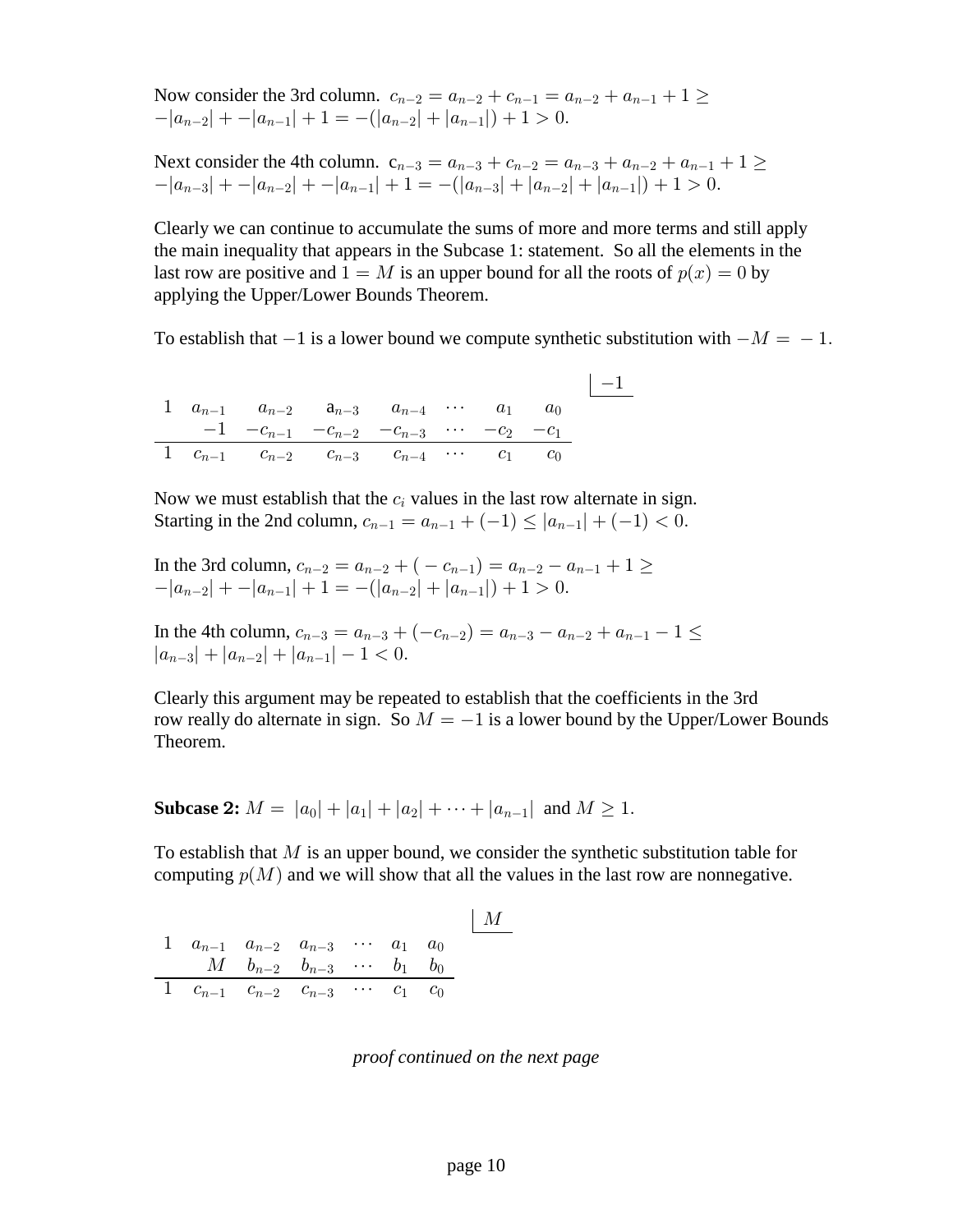Now consider the 2nd column in the above table.  $c_{n-1} = a_{n-1} + M \ge -|a_{n-1}| + M = |a_0| + |a_1| + |a_2| + \cdots + |a_{n-2}| \ge 0.$ 

 Next consider the 3rd column in the above table. Since  $M \ge 1$ ,  $c_{n-1} \cdot M \ge c_{n-1}$ . But  $b_{n-2} = c_{n-1} \cdot M$  so  $b_{n-2} \ge c_{n-1}$ . Next,  $c_{n-2} = a_{n-2} + b_{n-2} \ge a_{n-2} + c_{n-1} = a_{n-2} + a_{n-1} + M \ge$  $-|a_{n-2}| + -|a_{n-1}| + M = |a_0| + |a_1| + |a_2| + \cdots + |a_{n-3}| \geq 0.$ 

 We continue to argue in the same manner for the 4th column. Since  $M \ge 1$ ,  $c_{n-2} \cdot M \ge c_{n-2}$ . But  $b_{n-3} = c_{n-2} \cdot M$  so  $b_{n-3} \ge c_{n-2}$ . Next,  $c_{n-3} = a_{n-3} + b_{n-3} \ge a_{n-3} + c_{n-2} \ge a_{n-3} + a_{n-2} + a_{n-1} + M \ge$  $-|a_{n-3}| + -|a_{n-2}| + -|a_{n-1}| + M = |a_0| + |a_1| + |a_2| + \cdots + |a_{n-4}| \geq 0.$ 

 This argument may be repeated across the columns in the above table to establish that all the numbers in the last row are nonnegative. So by the Upper/Lower Bounds Theorem,  $M$  is an upper bound for all the roots of  $p(x) = 0$ .

Finally, consider the synthetic substitution table for computing  $p(-M)$ .

|  |  |                                                                |  |  | $- M$ |
|--|--|----------------------------------------------------------------|--|--|-------|
|  |  | 1 $a_{n-1}$ $a_{n-2}$ $a_{n-3}$ $a_{n-4}$ $\cdots$ $a_1$ $a_0$ |  |  |       |
|  |  | $-M$ $b_{n-2}$ $b_{n-3}$ $b_{n-4}$ $\cdots$ $b_1$ $b_0$        |  |  |       |
|  |  | 1 $c_{n-1}$ $c_{n-2}$ $c_{n-3}$ $c_{n-4}$ $\cdots$ $c_1$ $c_0$ |  |  |       |

 We claim the nonnegative numbers in the 3rd row of this table alternate in sign. In the first column the number is 1 so we know we are starting with a positive value.

Now look at  $c_{n-1}$  in the 2nd column.  $c_{n-1} = a_{n-1} + (-M) = a_{n-1} + \{-|a_0| + -|a_1| + -|a_2| + \cdots + -|a_{n-1}|\} =$  $a_{n-1}$  + -  $|a_{n-1}|$  + {- $|a_0|$  + -  $|a_1|$  + -  $|a_2|$  +  $\cdots$  + -  $|a_{n-2}|$  }. Now the last term in the above expression is obviously less than or equal to zero, and the first two terms either make 0 or make  $-2 \cdot |a_{n-1}|$  so the whole expression is less than or equal to 0.

Now consider the 3rd column. We must show  $c_{n-2} \geq 0$ . We take the worst case from  $c_{n-1}$  assuming this has the smallest absolute value where  $c_{n-1} = \{-|a_0| + -|a_1| + -|a_2| + \cdots + -|a_{n-2}|\}.$ Then  $c_{n-2} = a_{n-2} + \{-|a_0| + -|a_1| + -|a_2| + \cdots + -|a_{n-2}|\}\cdot(-M) =$  $| a_{n-2} + M \cdot | a_{n-2} | + \{-|a_0| + -|a_1| + -|a_2| + \cdots + -|a_{n-3}| \} \cdot (-M) \geq$  $|a_{n-2}+|a_{n-2}|+\{-|a_0|+|a_1|+|a_2|+\cdots+|a_{n-3}|\}\cdot(-M)\geq 0$ since the third term is nonnegative and the first two terms make either 0 or  $2 \cdot |a_{n-2}|$ .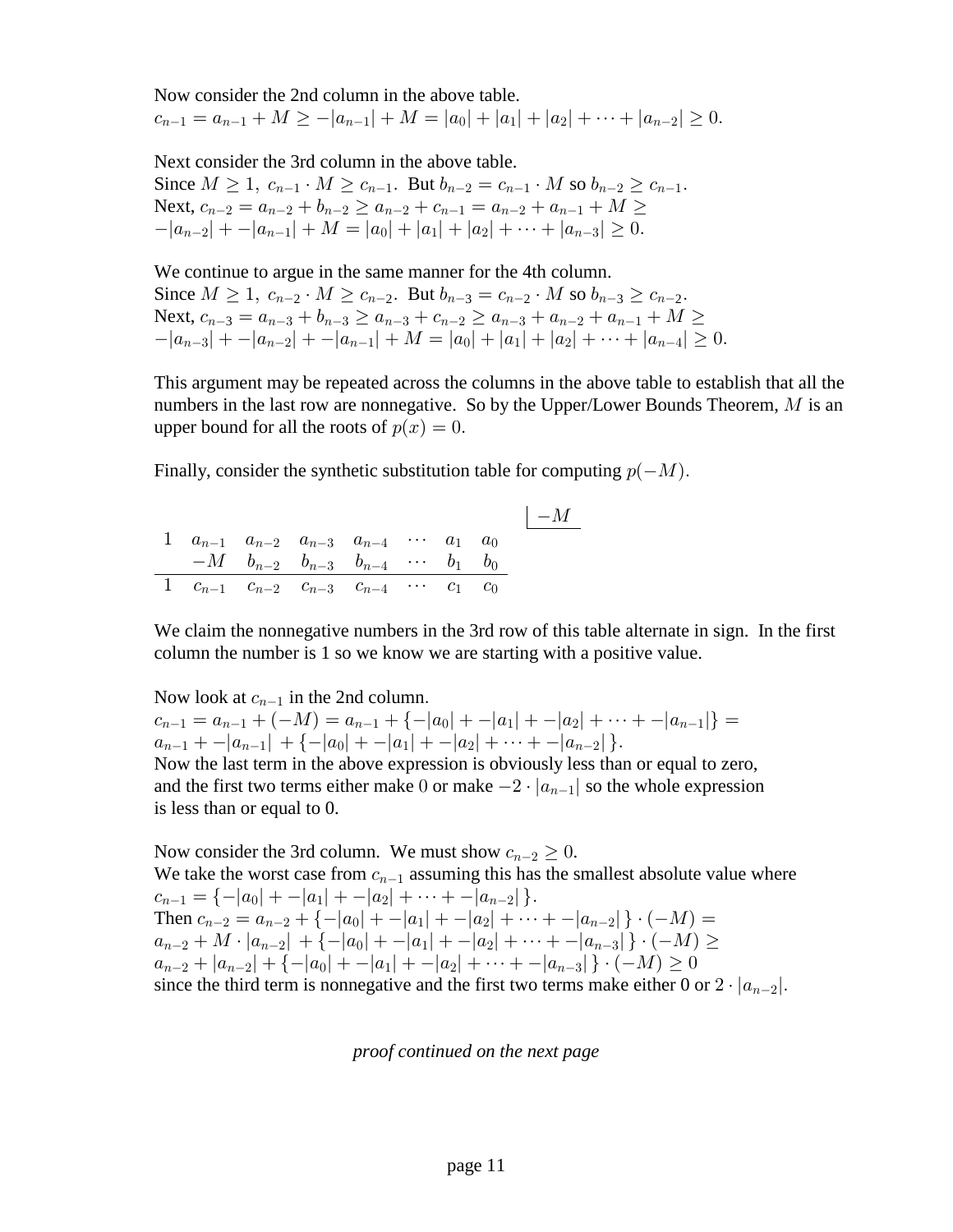Now consider the 4th column. We must show  $c_{n-3} \leq 0$ . We take the worst case from  $c_{n-2}$  assuming  $c_{n-2}$  has the smallest absolute value where  $c_{n-2} = \{-|a_0| + |a_1| + |a_2| + \cdots + |a_{n-3}|\}\cdot(-M).$ Then  $c_{n-3} = a_{n-3} + \{-|a_0| + -|a_1| + -|a_2| + \cdots + -|a_{n-3}|\} \cdot (M^2) =$  $|a_{n-3}-M^2\cdot |a_{n-3}| + \{-|a_0| + -|a_1| + -|a_2| + \cdots + -|a_{n-4}|\}\cdot (M^2) \leq$  $|a_{n-3}-|a_{n-3}|+\{-|a_0|+ -|a_1|+-|a_2|+\cdots+-|a_{n-4}|\}\cdot (M^2)\leq 0.$ since the third term is negative and the first two terms make either 0 or  $-2 \cdot |a_{n-3}|$ .

 Just to make sure you get the idea we will continue with the 5th column. We must show  $c_{n-4} \geq 0$ . We take the worst case from  $c_{n-3}$  assuming  $c_{n-3}$  has the smallest absolute value where  $c_{n-3} = \{-|a_0| + -|a_1| + -|a_2| + \cdots + -|a_{n-4}| \} \cdot (M^2)$ . Then  $c_{n-4} = a_{n-4} + \{-|a_0| + -|a_1| + -|a_2| + \cdots + -|a_{n-4}|\} \cdot (-M^3) =$  $|a_{n-4}+M^3\cdot|a_{n-4}|+\{-|a_0|+ -|a_1|+ -|a_2|+\cdots+-|a_{n-5}|\,\}\cdot(-M^3)\geq 0$  $a_{n-4}+|a_{n-4}|+\{-|a_0|+ -|a_1|+-|a_2|+\cdots+-|a_{n-5}|\,\}\cdot(-M^3)\geq 0$ since the third term is nonnegative and the first two terms make either 0 or  $2 \cdot |a_{n-4}|$ .

 This argument may be repeated across the columns of the above table to conclude that the nonnegative terms in the last row alternate in sign. By the Upper/Lower Bounds Theorem we know  $-M$  is a lower bound for all the zeros of  $p(x) = 0$ .

 **Q.E.D.**

# **13. Odd Degree Real Root Theorem**

If  $p(x)$  has real coefficients and has a degree that is odd then it has at least one real root.  **Odd Degree Real Root Theorem Proof:**

Without loss of generality we assume the leading coefficient of  $p(x)$  is positive. Otherwise we can factor  $-1$  from  $p(x)$  apply the theorem to the polynomial that is the other factor.

By choosing  $M > 0$  sufficiently large we can establish that  $p(M) > 0$  and  $p(-M) < 0$ .

 For example, see the above Single Bound Theorem. Now apply the Intermediate Value Theorem. There exists a number a such that  $-M < a < M$  and  $p(a) = 0$ . a is real and is a root of  $p(x)$ .  **Q.E.D.**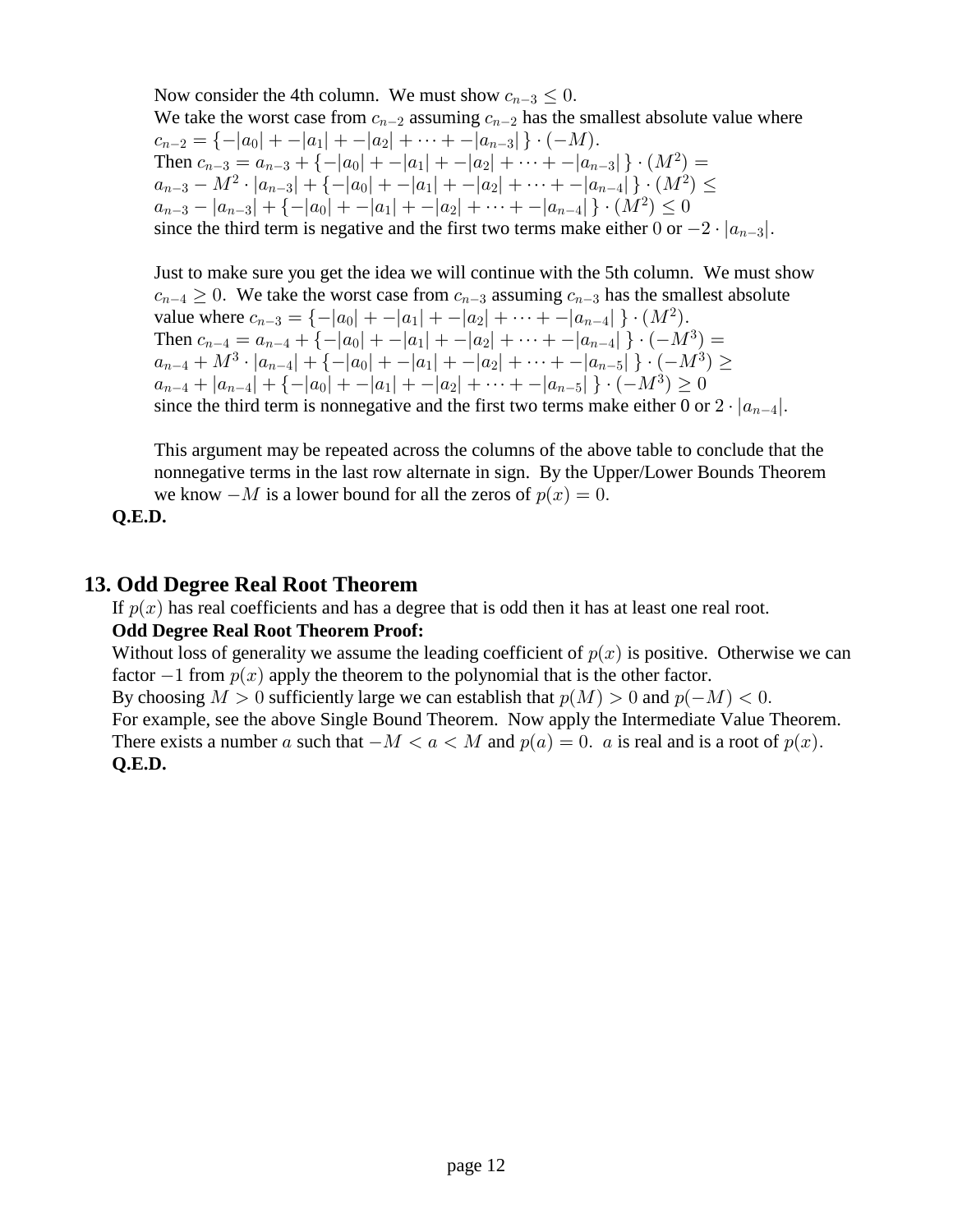# **14. Complex Conjugate Roots Theorem**

If  $p(x)$  is any polynomial with *real coefficients*, and if  $a + bi$  is a complex root of the equation  $p(x) = 0$ , then another complex root is its conjugate  $a - bi$ . (Complex number roots appear in conjugate pairs)

### **Complex Conjugate Roots Theorem.**

 This proof just depends on properties of the conjugate operator denoted by bars below. If  $p(x) = a_n x^n + a_{n-1} x^{n-1} + \dots + a_3 x^3 + a_2 x^2 + a_1 x + a_0 = 0$  then

$$
\overline{a_n x^n + a_{n-1} x^{n-1} + \dots + a_3 x^3 + a_2 x^2 + a_1 x + a_0} = \overline{0}.
$$
  
\n
$$
\overline{a_n x^n} + \overline{a_{n-1} x^{n-1}} + \dots + \overline{a_3 x^3} + \overline{a_2 x^2} + \overline{a_1 x} + \overline{a_0} = 0.
$$
  
\n
$$
\overline{a_n} \overline{x}^n + \overline{a_{n-1}} \overline{x}^{n-1} + \dots + \overline{a_3} \overline{x}^3 + \overline{a_2} \overline{x} + \overline{a_1} \overline{x} + \overline{a_0} = 0.
$$
  
\n
$$
a_n \overline{x}^n + a_{n-1} \overline{x}^{n-1} + \dots + a_3 \overline{x}^3 + a_2 \overline{x} + a_1 \overline{x} + a_0 = 0.
$$
 This shows  $p(\overline{x}) = 0$ .  
\nQ.E.D.

# **15. Linear and Irreducible Quadratic Factors Theorem**

Any polynomial  $p(x)$  with real coefficients may be written as a product of linear factors and irreducible quadratic factors. The sum of all the degrees of these component factors is the degree of  $p(x).$ 

#### **Linear and Irreducible Quadratic Factors Theorem Proof:**

By the Fundamental Theorem of Algebra,  $p(x) = c(x - r_1)(x - r_2)(x - r_3) \cdots (x - r_n)$ where the  $r_k$  denote the *n* roots of  $p(x)$ . The constant *c* is simply  $p(x)$ 's leading coefficient. If all the  $r_k$  roots are real then  $p(x)$  is a product of linear real factors only. However, if any  $r_k$  value is a complex number then it can be paired with some other  $r_j$  value which is its complex conjugate. If we assume  $r_k = a + bi$  then  $r_j = a - bi$ . Note that since  $r_k$  is complex, we must have  $b \neq 0$ . Next we note that  $r_k + r_j = 2a$  and  $r_k \cdot r_j = a^2 + b^2$  and we compute  $(x - r_k)(x - r_j) = x^2 - (r_k + r_j)x + r_kr_j = x^2 - (2a)x + (a^2 + b^2)$ . That this last expression is an irreducible quadratic factor follows by computing its discriminant that is  $\left(-2a\right)^{2} - 4 \cdot 1 \cdot (a^{2} + b^{2}) = 4a^{2} - 4a^{2} - 4b^{2} = -4b^{2} < 0$  since  $b \neq 0$ . If we re-order or rename the indices of the roots so that  $r_k$  and  $r_j$  were the last two roots then we can assume that  $p(x)$  now takes the form in which we put the irreducible quadratic just found at the end.  $p(x) = c(x - r_1)(x - r_2) \cdots (x - r_{n-3}) \{(x^2 - 2ax + a^2 + b^2)\}.$ 

Now if any two of the preceding linear factors form complex  $r$ -value conjugate roots, we treat them just like we did with the pair  $r_k$  and  $r_j$ . This produces another irreducible quadratic factor which we also place as the last rightmost factor. Clearly this process can be continued until only real linear factors remain at the beginning and only irreducible quadratic factors are at the end. There may be no linear factors at the beginning and only irreducible quadratic factors, or there may be no irreducible quadratic factors at the end and only linear factors at the beginning. It all depends on the nature of the roots  $r_i$  and how many of these roots are real and how many are complex.  **Q.E.D.**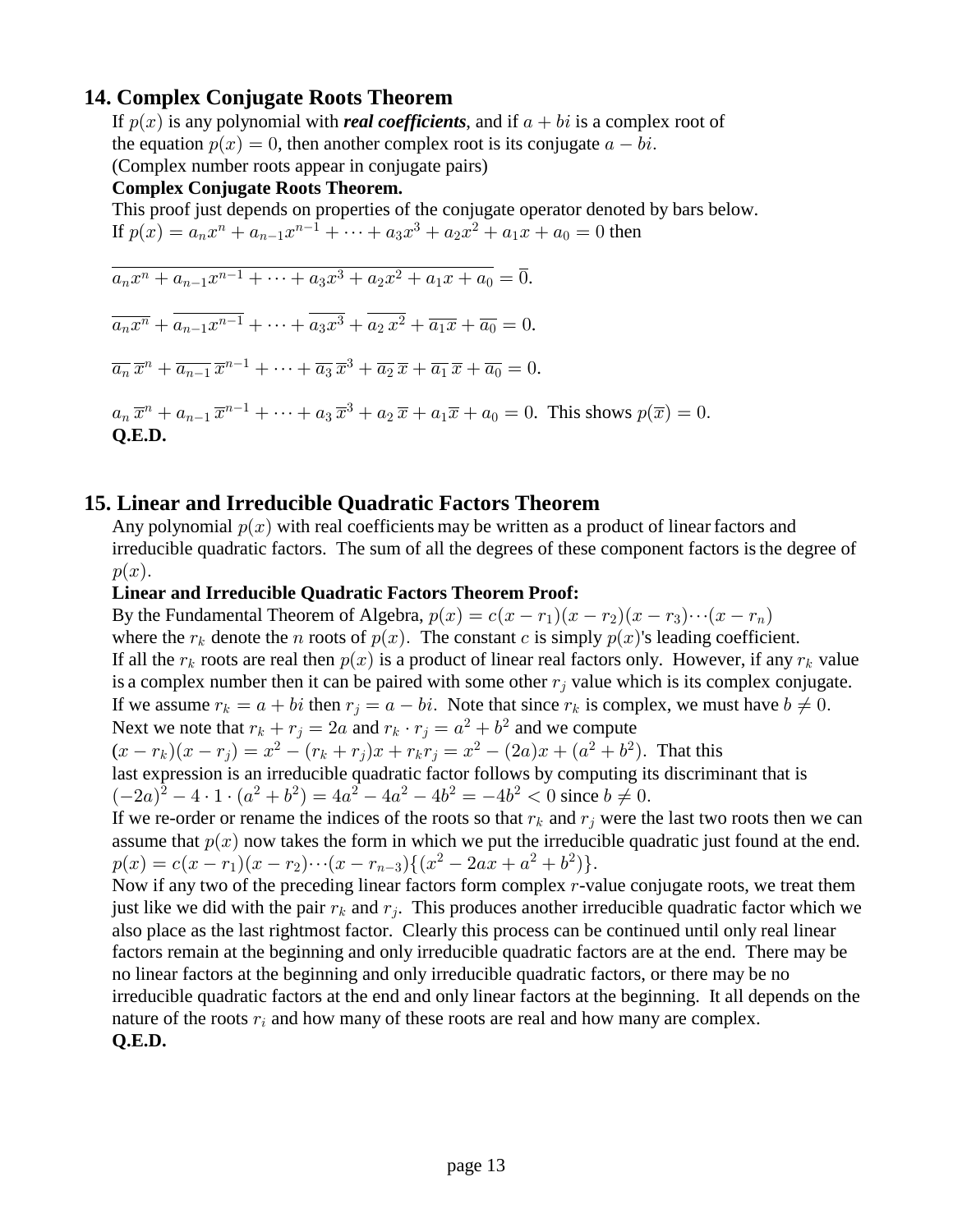# **16. Irrational Conjugate Roots Theorem**

Let  $p(x)$  be any polynomial with *rational* real coefficients. If  $a + b\sqrt{c}$  is a root of the equation  $p(x) = 0$  where  $\sqrt{c}$  is irrational and a and b are rational, then another root is  $a - b\sqrt{c}$ . (Like complex roots, irrational real roots appear in conjugate pairs, but only when the polynomial has rational coefficients.)

### **Irrational Conjugate Roots Theorem Proof:**

Assume  $a + b\sqrt{c}$  is one root. Must show  $a - b\sqrt{c}$  is also a root. If  $b = 0$  we are done, so assume  $b \neq 0$ . Let  $t(x) = (x - (a + b\sqrt{c})) \cdot (x - (a - b\sqrt{c})) = (x - a)^2 - b^2c$ . Then  $t(x)$  is a quadratic polynomial with rational coefficients. Next, consider dividing  $p(x)$  by  $t(x)$ . By the Division Algorithm, there is a quotient polynomial  $q(x)$  and there exists a remainder polynomial  $r(x)$  such that  $p(x) = t(x) \cdot q(x) + r(x)$  where the degree of  $r(x)$  is 1 or 0. If we assume  $r(x) = Cx + D$  then C and D must be rational. In fact, since  $p(x)$  and  $t(x)$  have only rational coefficients, both  $q(x)$  and  $r(x)$  must have only rational coefficients. So we may write  $p(x) = t(x) \cdot q(x) + Cx + D$  and when we substitute  $x = a + b\sqrt{c}$  we conclude that  $0 = C(a + b\sqrt{c}) + D$  from which we can further conclude that  $C = D = 0$ . So we really have  $p(x) = t(x) \cdot q(x)$ . Finally we substitute  $x = a - b\sqrt{c}$  in this last equation to conclude that  $p(a - b\sqrt{c}) = 0$  which is what we needed to show.  **Q.E.D.**

# **17. Descartes's Rule of Signs Lemma 1.**

If  $p(x)$  has real coefficients, and if  $p(a) = 0$  where  $a > 0$ , then  $p(x)$  has at least one more sign variation than the quotient polynomial  $q(x)$  has sign variations where  $p(x) = (x-a)q(x)$ . [When the difference in the number of sign variations is greater than 1, the difference is always an odd number.]

### **Descartes's Rule of Signs Lemma 1 Proof:**

The following particular example shows that  $q(x)$  may indeed have fewer sign variations than  $p(x)$  has. In this example,  $p(x)$  has three variations in sign while  $q(x)$  has only two variations in sign. Had the number  $+152$  in the top row been  $+102$  instead, then  $q(x)$ would have had even fewer sign variations as is shown in the next example.

|  | $12 - 77$ $152 - 77 - 30$ |  |  |
|--|---------------------------|--|--|
|  | $24 -106$ 92 30           |  |  |
|  | $12 -53$ 46 15 0          |  |  |

In the next example,  $p(x)$  has four sign variations while  $q(x)$  has only one sign variation. So the difference of the sign variation counts in the example below is the odd number 3.

$$
\begin{array}{c|ccccc}\n12 & -77 & 102 & -77 & 170 \\
& 24 & -106 & -8 & -170 \\
\hline\n12 & -53 & -4 & -85 & 0\n\end{array}
$$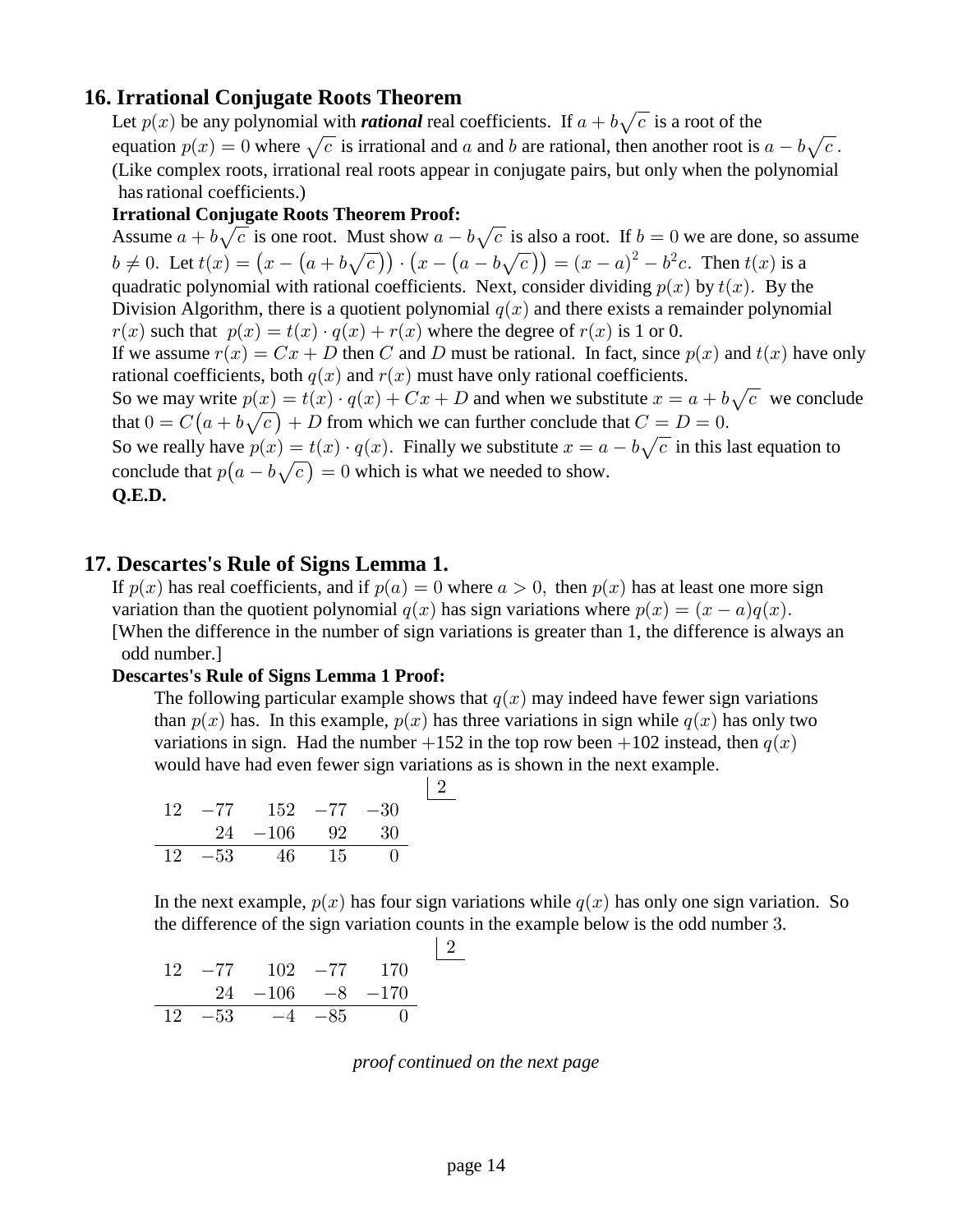Finally we show one more example before starting the formal proof. In this example,  $p(x)$  has four sign variations and  $q(x)$  has only three sign variations. Moreover, the coefficients in  $p(x)$ and  $q(x)$  match signs column by column from left to right through the constant column in  $q(x)$ .

|  |  |                    | 3 |
|--|--|--------------------|---|
|  |  | $1 -6$ 11 $-11$ 15 |   |
|  |  | $3 -9 6 -15$       |   |
|  |  | $1 -3 2 -5 0$      |   |

Assume the leading coefficient of  $p(x)$  is positive and consider the synthetic substitution form used to compute  $p(a)$ . Consider the constant term in  $p(x)$ . If this constant term is negative as in the first example above, then in the previous column the constant term in  $q(x)$  must have been positive in order for the final column numbers to add to make 0. If the constant term in  $p(x)$  were positive as in the second example above, then in the previous column the constant term in  $q(x)$  must have been negative in order for the final column numbers to add to make 0. So the constant terms in  $p(x)$  and  $q(x)$  must have opposite signs. This argument has depended on the facts that  $a > 0$  and that  $p(a) = 0$ .

But  $q(x)$  and  $p(x)$  both start with the same positive coefficient. Next, reading from left to right, we claim  $q(x)$  cannot change signs until  $p(x)$  changes signs. Whenever  $q(x)$  changes signs from one column to the next,  $p(x)$  must also change signs between those same two columns. But as in the second example above (columns 2 & 3 and columns 3 & 4),  $q(x)$  can keep the same sign even when  $p(x)$  does change sign. But  $q(x)$  can never change signs unless  $p(x)$  changes signs first.

Now suppose in counting sign changes that at some point  $p(x)$  changes signs when  $q(x)$  does not as in the first two examples above. Then  $p(x)$  has one more sign variation, and from that point forward,  $p(x)$  will continue to lead in the sign variation count because each further time  $q(x)$  changes signs, so does  $p(x)$ . We can rest our case in this case.

 The other case that needs to be considered is when counting sign changes, if we reach the end of  $q(x)$ , and if at that point  $p(x)$  and  $q(x)$  have the same sign variation count, as in the third example above. Then  $p(x)$  and  $q(x)$  will have the same sign in the next to the last column, but then  $p(x)$  will change signs one more time in its last column.

No matter how you look at it,  $p(x)$  has at least one more sign variation count than  $q(x)$ . If the leading coefficient of  $p(x)$  is not positive, then factor out  $-1$  from  $p(x)$  and then apply the above argument to the resulting polynomial.

We have already proved  $p(x)$  has at least one more sign variation than the quotient polynomial  $q(x)$ . To prove that the difference is always an odd number, we reiterate that the constant terms in both polynomials always differ in sign while the first terms always agree in sign. So when more than one sign variation occurs, it occurs at some interior coefficient. But changing the sign of any interior coefficient either raises or lowers the sign variation count by 2 because such a change applies to the term before it and to the term after it. So when the difference in the number of sign variations is more than  $1$ , it must be an odd difference.  **Q.E.D.**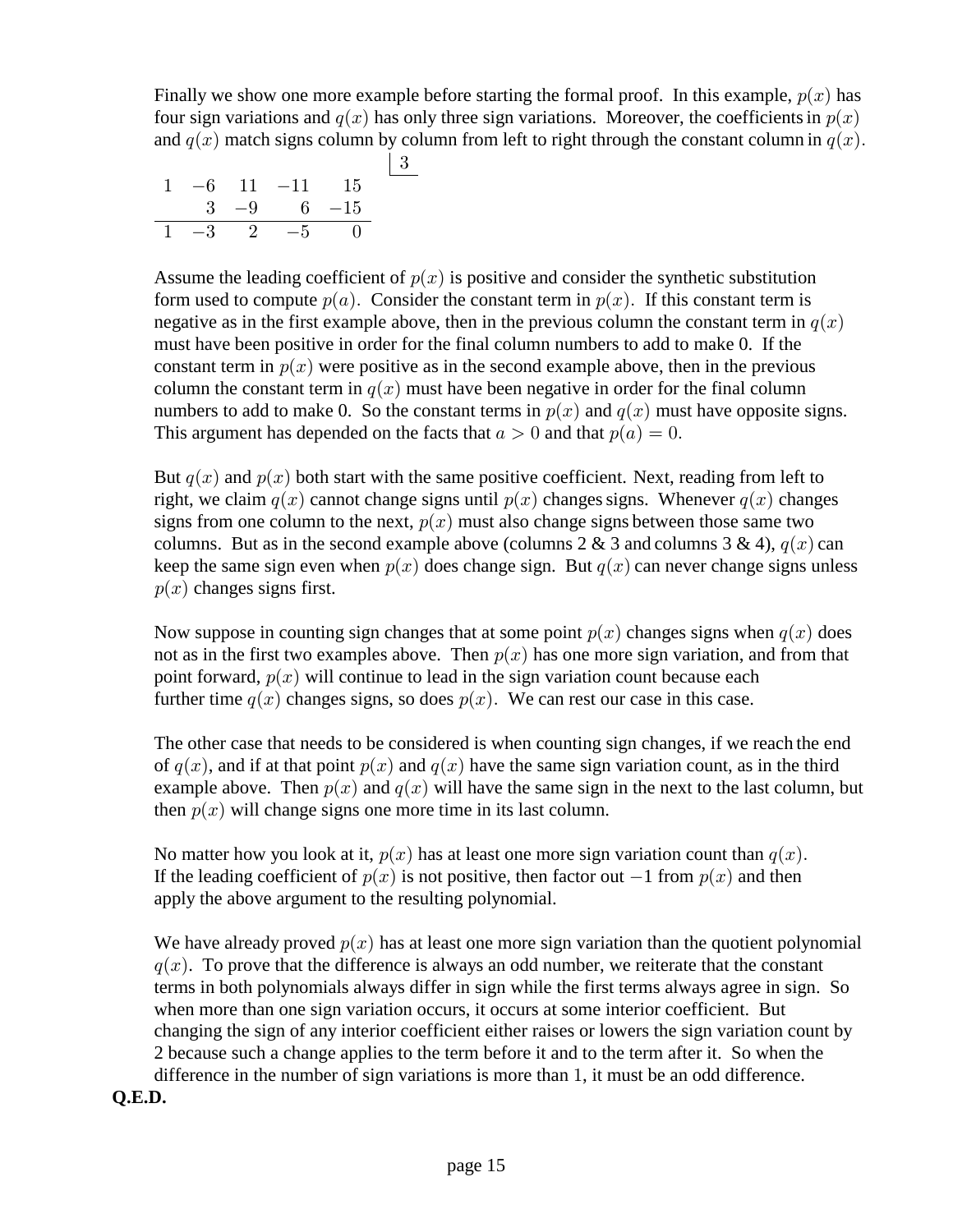### **18. Descartes's Rule of Signs Lemma 2.**

If  $p(x)$  has real coefficients, the number of positive zeros of  $p(x)$  is not greater than the number of variations in sign of the coefficients of  $p(x)$ .

### **Descartes's Rule of Signs Lemma 2 Proof:**

Let  $r_1, r_2, r_3, \ldots, r_k$  denote all the positive roots of the equation  $p(x) = 0$ . Then we may write  $p(x) = (x - r_1)(x - r_2)(x - r_3) \cdots (x - r_k) \cdot Q(x)$ . Now consider the following regrouping of these factors:

$$
p(x) = (x - r_1)\{(x - r_2)(x - r_3) \cdots (x - r_k) \cdot Q(x)\}.
$$

By Lemma 1 we know  $p(x)$  has at least one more sign variation than the rightmost factor. Let  $q_1(x) = \{(x - r_2)(x - r_3) \cdots (x - r_k) \cdot Q(x)\}\.$  Then  $p(x)$  has at least one more sign variation than  $q_1(x)$  has. Moreover, since we may write  $q_1(x) = (x - r_2)\{(x - r_3)\cdots(x - r_k) \cdot Q(x)\}\;$ 

we can again apply Lemma 1 to conclude that  $q_1(x)$  has one at least more sign variation than the polynomial  $\{(x - r_3) \cdots (x - r_k) \cdot Q(x)\}\)$ . Let  $q_2(x) = \{(x - r_3) \cdots (x - r_k) \cdot Q(x)\}\$ .

Now  $p(x)$  has at least one more sign variation than  $q_1(x)$  and  $q_1(x)$  has at least one more sign variation than  $q_2(x)$ , so  $p(x)$  has at least two more sign variations than  $q_2(x)$ .

 Clearly we may continue to regroup the rightmost factors and reduce the number of factors.  $q_2(x) = \{(x - r_3) \cdots (x - r_k) \cdot Q(x)\} = (x - r_3) \cdot \{(x - r_4) \cdots (x - r_k) \cdot Q(x)\}.$ So  $q_2(x)$  has one or more sign variations than  $q_3(x) = \{(x - r_4) \cdots (x - r_k) \cdot Q(x)\}.$ 

We argue that for each factor we drop,  $p(x)$  has yet at least another sign variation more than the resulting rightmost factor. After dropping all k factors we conclude that  $p(x)$  has k or more sign variations than does  $Q(x)$ , since after dropping k factors,  $Q(x)$  is all that remains.

Now assume  $Q(x)$  has m sign variations in its coefficients and assume  $p(x)$  has n sign variations in its coefficients. Then because  $m \geq 0$ ,  $m + k \leq n$  implies  $k \leq n$ . The number of positive zeros of  $p(x)$  is less than or equal to the number of sign variations in the coefficients of  $p(x)$ .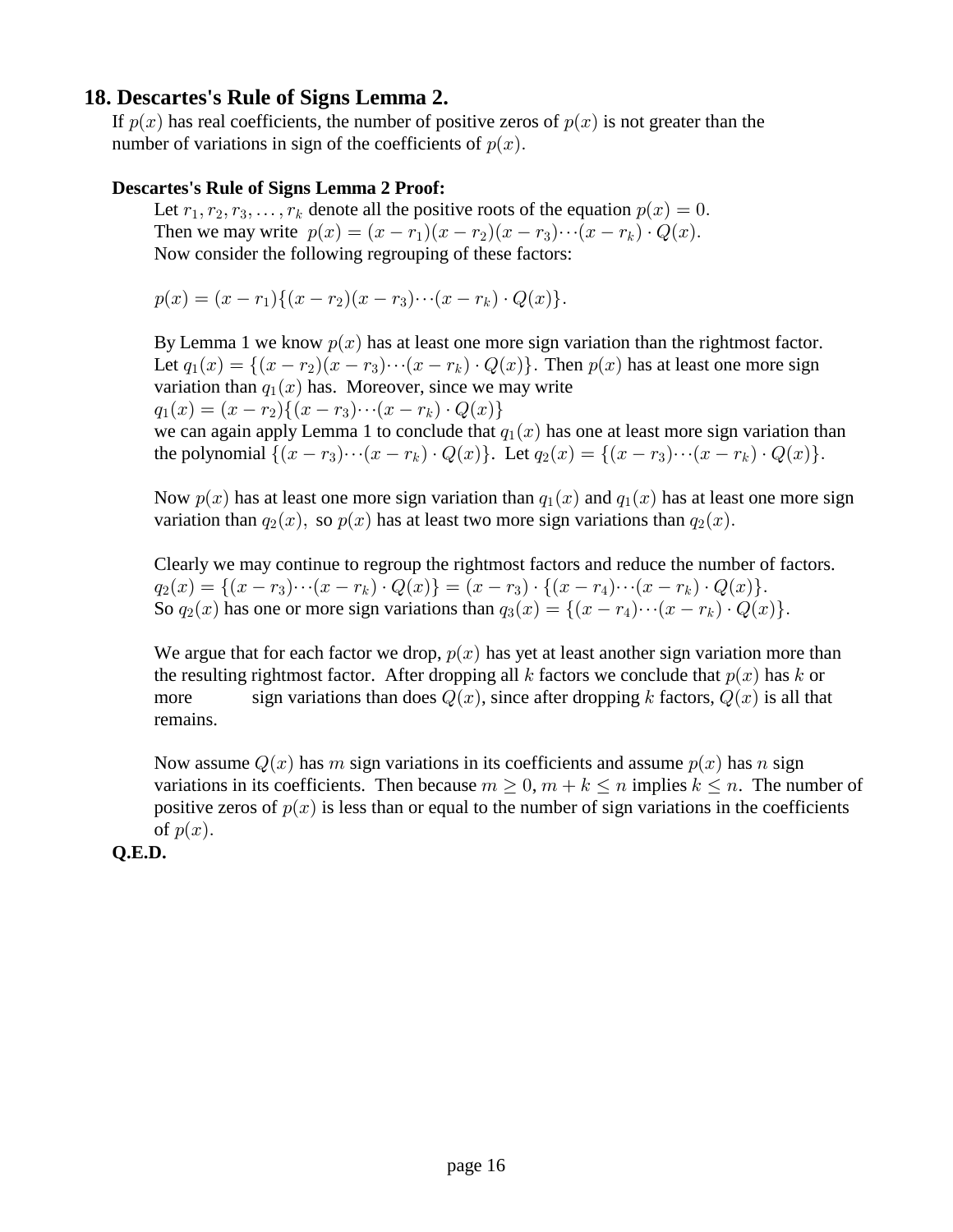# **19. Descartes's Rule of Signs Lemma 3.**

Let  $r_1, r_2, r_3, \ldots, r_k$  denote k positive numbers and let  $p(x) = \prod (x - r_i)$ .  $\frac{i-1}{i}$  $\frac{k}{\prod}$ 

Then the coefficients of  $p(x)$  are all alternating in sign and this polynomial has exactly k sign variations in its coefficients.

### **Descartes's Rule of Signs Lemma 3 Proof:**

Either use induction on k or else apply Lemma 2 to conclude that  $Q(x) = 1$  has k fewer variations in sign than  $p(x)$ . But since 1 has no variations in sign we know  $p(x)$  must have k variations in sign which means all the coefficients alternate in sign.

As a simple example:  $(x - r_1)(x - r_2) = x^2 - (r_1 + r_2)x + (-1)^2(r_1 \cdot r_2)$ .

Using induction, if  $k = 1$ , then we note  $(x - r_1)$  has exactly 1 sign variation. Next, assume the theorem is true for any polynomial with  $k$  factors or less, and let

$$
p(x) = \prod_{i=1}^{k+1} (x - r_i) = (x - r_{k+1}) \cdot \left[ \prod_{i=1}^{k} (x - r_i) \right]
$$

 If we consider the second factor to be the quotient polynomial then we can apply the induction assumption to conclude this quotient has exactly k sign variations. Next we apply Lemma 1 to  $p(x)$  to conclude that  $p(x)$  has at least one more sign variation than the quotient. This means  $p(x)$  has exactly  $k + 1$  sign variations. Being a  $(k + 1)^{st}$  degree polynomial,  $p(x)$  cannot have more than  $k + 1$  sign variations because it has only  $k + 2$  coefficients.

 **Q.E.D.**

### **20. Descartes's Rule of Signs Lemma 4.**

 The number of variations in sign of a polynomial with real coefficients is even if the first and last coefficients have the same sign, and is odd if the first and last coefficients have opposite signs.  **Descartes's Rule of Signs Lemma 4 Proof:**

# Before giving the proof we look at one example.

 $p(x) = x^4 - 6x^3 + 11x^2 - 12x + 15.$ 

 In this case, the first and last coefficients have the same sign and we can see that  $p(x)$  has an even number of sign changes in its coefficients; it has 4 sign changes. The degree of  $p(x)$  is 4, it has 5 coefficients, and thus it has an *a priori* possibility of having at most 4 sign variations. If we were to change the sign of either the first or the last coefficient, we would have one less sign change, or an odd number of sign changes. If we were to increase the degree of  $p(x)$  by adding just one term, then we would not add a sign change unless the sign of that new term differed from the existing leading term's sign.

We prove this theorem by strong induction on the degree n of the polynomial  $p(x)$ . When  $n = 1$ , we assume  $p(x) = ax + b$ . If a and b have the same sign then we have 0 or an even number of sign changes. If a and b have opposite signs then we have 1 or an odd number of sign changes. So the theorem is true when  $n = 1$ .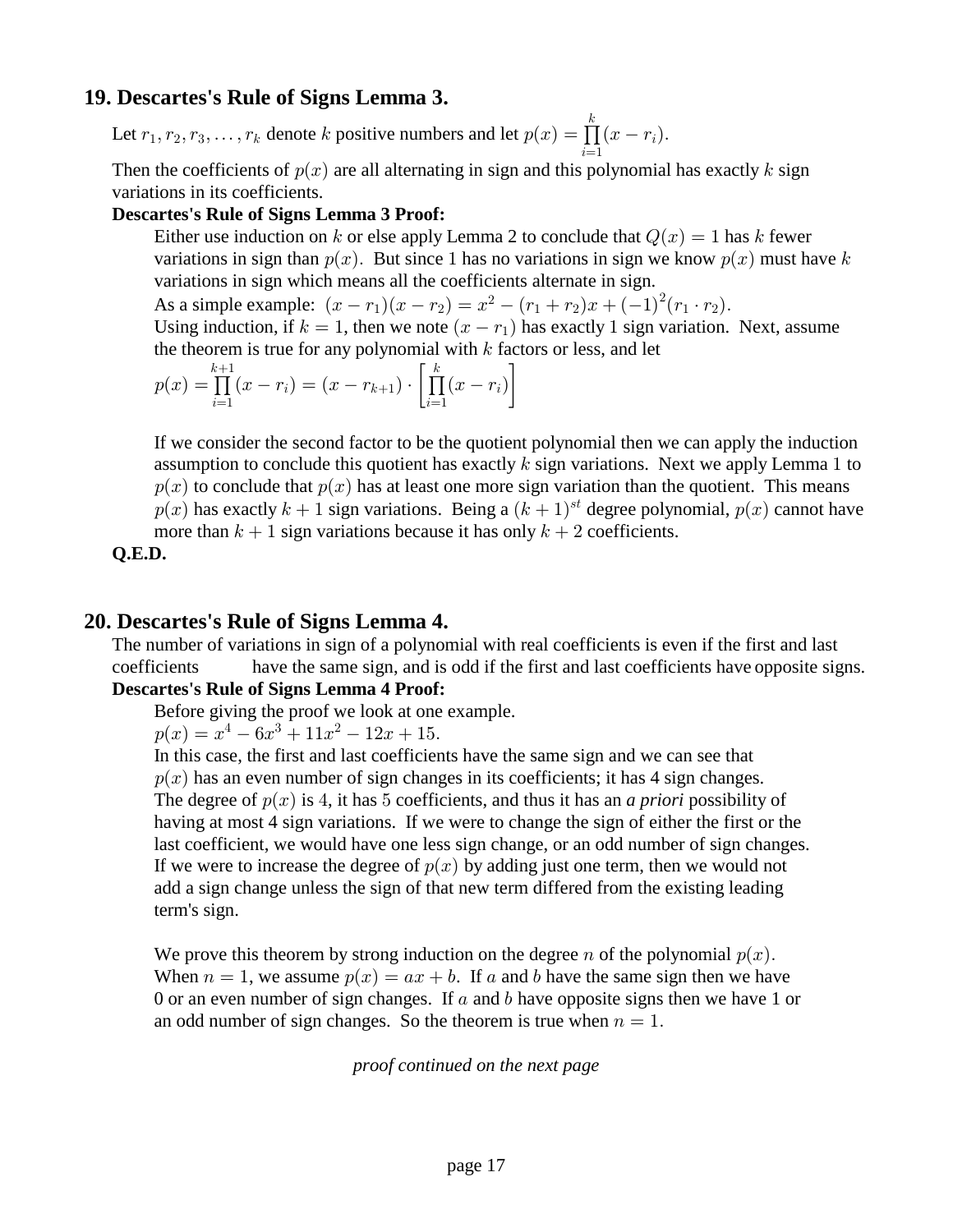Next, assume the theorem is true whenever  $n \leq k$ , and let  $p(x)$  be a polynomial of degree  $k + 1$ . Must show the theorem is true for  $p(x)$ .

Consider the polynomial of degree k, obtained by dropping the leading term from  $p(x)$ . Call this polynomial  $q(x)$ . The theorem is assumed true for  $q(x)$  since its degree can be assumed to be either  $k$ , or even better, less than  $k$ .

There are two cases.

Case 1:  $q(x)$ 's leading and trailing terms have the same sign.

Then we know by the induction assumption that  $q(x)$  has an even number of sign changes.

 There are only two possibilities for the sign of the leading term that was dropped. If the dropped leading term has the same sign as the leading term in  $q(x)$ , then there is no sign change when this term is added back. So  $p(x)$  would still have an even number of sign changes and the leading and trailing terms of  $p(x)$  would still agree in sign. If the dropped leading term has a different sign from the leading term in  $q(x)$ , then there is one additional sign change that gets added when this term is put back. So in this case  $p(x)$  would have an odd number of sign changes. But also in this case, the leading and trailing terms of  $p(x)$  would have opposite signs.

Case 2:  $q(x)$ 's leading and trailing terms have opposite signs.

Then we know by the induction assumption that  $q(x)$  has an odd number of sign changes. There are only two possibilities for the sign of the leading term that was dropped. If the dropped leading term has the same sign as the leading term in  $q(x)$ , then there is no sign change when this term is added back. So  $p(x)$  would still have an odd number of sign changes and the leading and trailing terms of  $p(x)$  would still have opposite signs. If the dropped leading term has a different sign from the leading term in  $q(x)$ , then there is one additional sign change that gets added when this term is put back. So in this case  $p(x)$  would have an even number of sign changes. But also in this case, the leading and trailing terms of  $p(x)$  would have the same signs.

In either case, the theorem is true for  $p(x)$  with degree  $k + 1$ . This completes the proof by induction on  $n$ .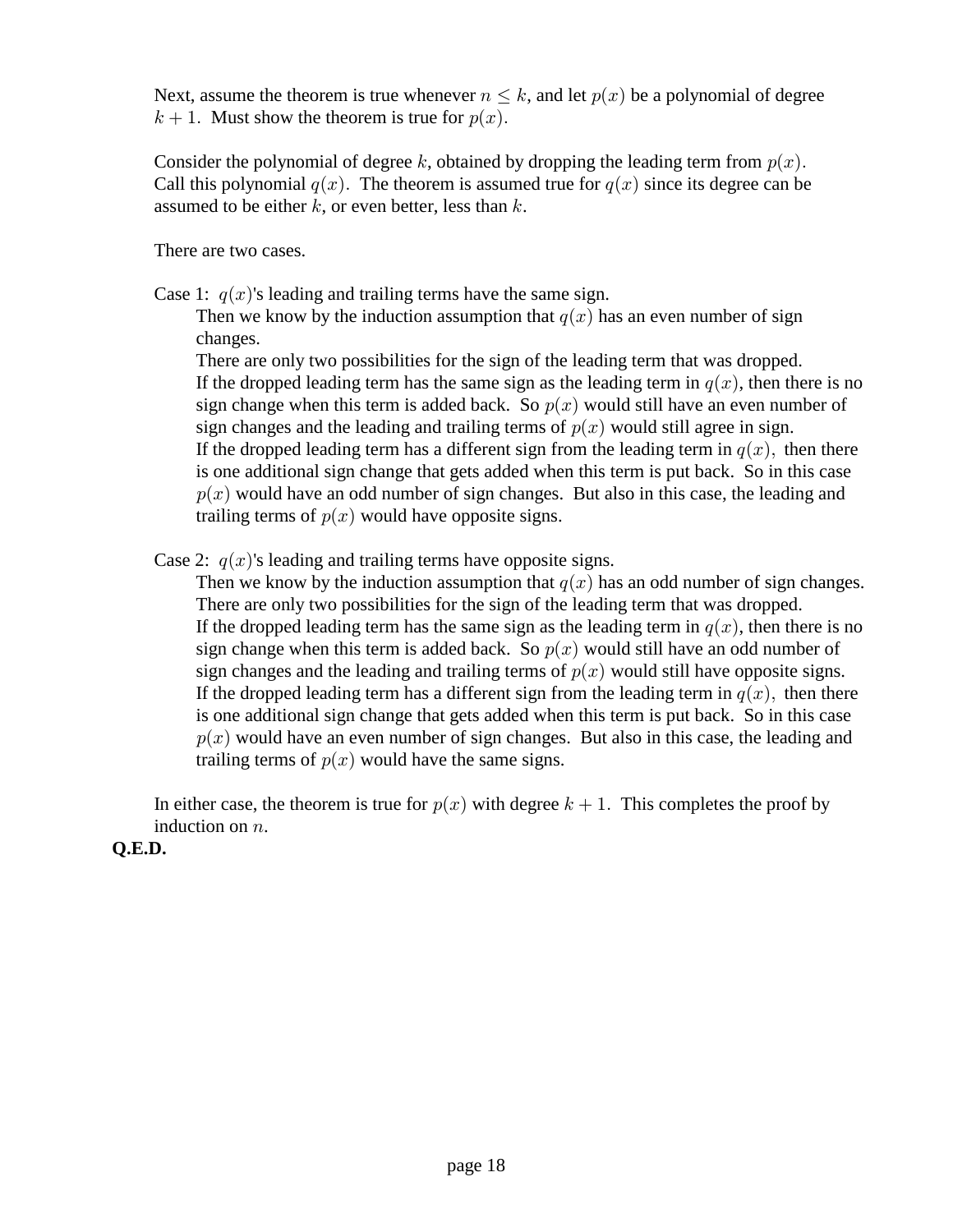# **21. Descartes's Rule of Signs Lemma 5.**

If the number of positive zeros of  $p(x)$  with real coefficients is less than the number of sign variations in  $p(x)$ , it is less by an even number.

### **Descartes's Rule of Signs Lemma 5 Proof:**

If the leading coefficient of  $p(x)$  isn't 1, we can factor it out and just assume  $p(x) =$  $\{(x - r_1) \cdots (x - r_k)\} \cdot \{(x - n_1) \cdots (x - n_j)\} \cdot \{(x^2 + b_1 x + c_1) \cdots (x^2 + b_l x + c_l)\}$ where the  $r_i$  denote all the positive zeros of  $p(x)$ , the  $n_i$  denote the all the negative zeros of  $p(x)$ , and the remaining factors are quadratics corresponding to all the complex-conjugate paired complex zeros of  $p(x)$ . Let s be the number of sign changes in the coefficients of  $p(x)$ . We assume  $k < s$  and we must show there exists an even integer e such that  $e > 0$  and  $k + e = s.$ 

Let 
$$
f(x) = \{ \{ (x - n_1) \cdots (x - n_j) \} \cdot \{ (x^2 + b_1 x + c_1) \cdots (x^2 + b_l x + c_l) \} \}.
$$

By Lemma 2, we know the  $f(x)$  polynomial has at least k fewer sign variations than  $p(x)$ . We let t be the number of sign changes in the  $f(x)$  polynomial. Then we know  $t \geq s - k > 0$ . Next we note a special property of each of the irreducible quadratic factors. The discriminant of each quadratic must be negative, so we know  $b_i^2 - 4 \cdot 1 \cdot c_i < 0$ . So  $0 \le b_i^2 < 4c_i$  and we conclude that all the  $c_i$  coefficients are strictly positive.

Also, each  $(x - n_i)$  factor of  $f(x)$  may be written as  $(x + p_i)$  where  $p_i = -n_i$  is positive. So we may write  $f(x) = \{ \{ (x+p_1)\cdots(x+p_j) \} \cdot \{ (x^2+b_1x+c_1)\cdots(x^2+b_lx+c_l) \} \}.$ Now it is clear that the leading coefficient of  $f(x)$  is  $+1$ , and the constant term of  $f(x)$  is also positive since it is the product of all positive numbers.

The constant term of  $f(x) = \left| \prod_{i=1}^{j} p_i \right| \left[ \prod_{i=1}^{l} c_i \right]$ . By Lemma 4, the number of sign variations  $i \mid \textcolor{red}{|} 11C_i$  $\mathcal{U}$ 

in the coefficients of  $f(x)$  is even. *t* is even. From above we have  $t > s - k > 0$ . Therefore  $t + k \geq s$ . Now if it happens that  $t + k = s$  then we let  $e = t$  and we are done.

Otherwise, if  $t+k > s$  then we have to argue about the first k factors in  $p(x)$ . Having just established that the constant term in  $f(x)$  is positive, the sign of the constant term in  $p(x)$  is the sign of  $(-1)^k \cdot \left[ \prod_{i=1}^n r_k \right] =$  the sign of  $(-1)^k$  since all the  $r_i$  values are positive. If k is even  $\boldsymbol{k}$  $k_{\parallel}$  = the sign of  $(-1)$  since all the  $r_i$ then by Lemma 4,  $p(x)$  has an even number of sign variations in its coefficients which means s is even. If k is odd then again by Lemma 4 we conclude s is odd. So k and s are even together or are odd together. Now consider that  $t + k - s > 0$ . What kind

of a positive number is this? Well t is even, and if k and s are both even then  $t + k - s$  must be even. By the same token, if k and s are both odd, then  $k - s$  is still even, and since t is always even,  $t + (k - s)$  must be even. Therefore  $t + k - s = 2v$  for some positive integer v. Then  $(t - 2v) + k = s$ . Let  $e = (t - 2v)$ . All that remains is to show that  $(t - 2v)$  is a positive even integer. First,  $(t - 2v) = s - k$  and since  $s - k > 0$ , we know  $(t - 2v)$  is a positive integer. Second, both t and 2v are even, so their difference  $(t - 2v)$  is even. In any case, there exists a positive even integer e such that  $e + k = s$ . So when s is larger than k, it is larger by a positive even integer.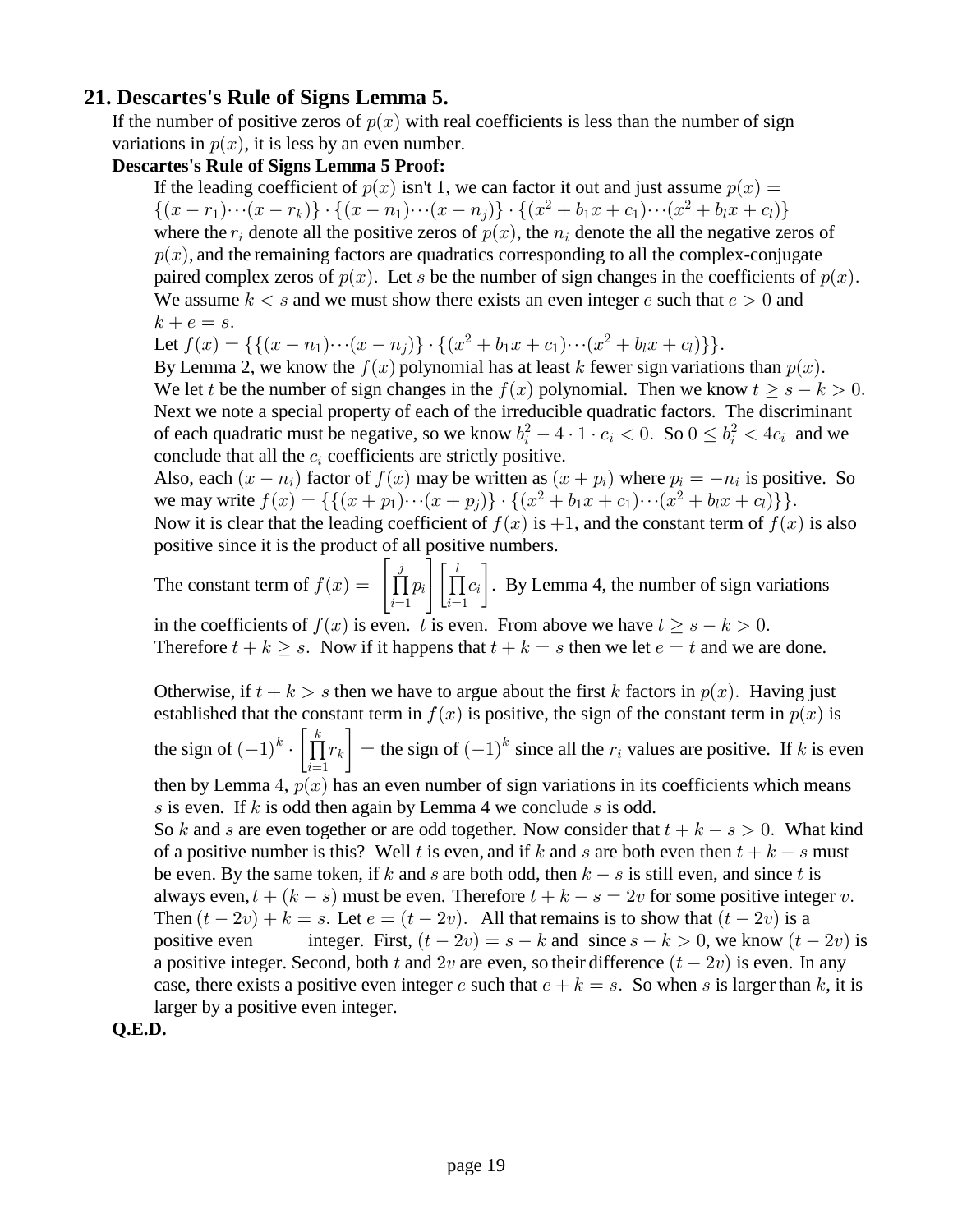# **22. Descartes's Rule of Signs Lemma 6.**

Each negative root of  $p(x)$  corresponds to a positive root of  $p(-x)$ . That is, if  $a < 0$ and a is a zero of  $p(x)$ , then  $-a$  is a positive zero of  $p(-x)$ .

### **Descartes's Rule of Signs Lemma 6 Proof:**

The graph of the function  $y = p(-x)$  is just the graph of  $y = p(x)$  reflected over the y-axis. So, if  $a < 0$  and  $p(a) = 0$ , then  $-a > 0$ , and when  $x = -a$ , then

 $p(-x) = p(-(-a)) = p(a) = 0$ . So  $-a$  is a positive zero of  $p(-x)$ .

 **Q.E.D.**

# **23. Descartes's Rule of Signs Theorem**

Let  $p(x)$  be any polynomial with *real coefficients*.

- (*Positive Roots*) The number of positive roots of  $p(x) = 0$  is either equal to the number of sign variations in the coefficients of  $p(x)$  or else is less than this number by an even integer.
- (*Negative Roots*) The number of negative roots of  $p(x) = 0$  is either equal to the number of sign variations in the coefficients of  $p(-x)$  or else is less than this number by an even integer.

Note that when determining sign variations we can ignore terms with zero coefficients.

#### **Proof of Descartes's Rule of Signs Theorem:**

The statement about the number of positive roots of  $p(x) = 0$  is exactly the statement of Lemma 5 that has already been proved.

To prove the statement about the number of negative roots of  $p(x)$  we need only apply Lemma 6. Each negative root of  $p(x)$  corresponds to a positive root of  $p(-x)$  and by Lemma 5, the number of positive roots of any polynomial {like  $p(-x)$ } is either equal to the number of sign variations in that polynomial  $\{p(-x)\}\$ , or is less than the number of sign variations in that polynomial  $\{p(-x)\}\$  by a positive even integer.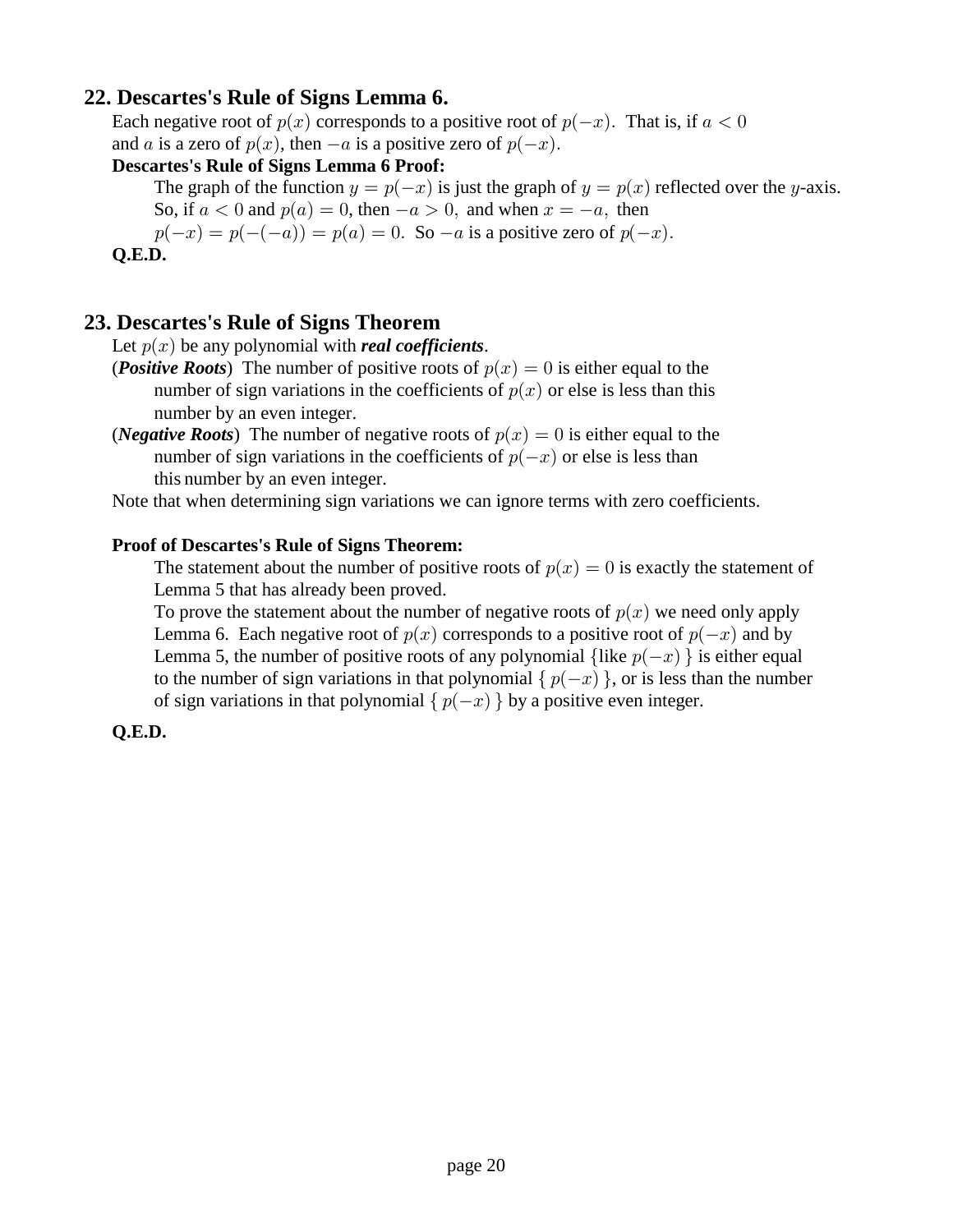### **24. Lemma On Continuous Functions.**

Let  $f(x)$  and  $g(x)$  be two continuous real-valued functions with a common domain that is an open interval  $(a, b)$ . Furthermore let  $c \in (a, b)$  and assume that except when  $x = c$  we have  $f(x) = g(x)$  for all  $x \in (a, b)$ . Then we must also have  $f(c) = g(c)$ .

### **Proof of Lemma On Continuous Functions:**

By contradiction. Assume  $f(c) \neq g(c)$ . Without loss of generality we may assume  $f(c) < g(c)$ 

and choose  $\epsilon = \frac{g(c) - f(c)}{2}$ . Note that  $\epsilon > 0$ . By the continuity of both  $f(x)$  and  $g(x)$  at  $\overline{c}$ 

 $x = c$ , there exists a  $\delta_f > 0$  and there exists a  $\delta_g > 0$  such that for all  $x \in (a, b)$ 

$$
1) \text{ if } 0 < |x - c| < \delta_f \text{ then } |f(x) - f(c)| < \epsilon
$$

$$
\qquad \qquad \text{and} \qquad \qquad 2) \ \ \text{if} \ \ 0<|x-c|<\delta_g \ \ \text{then} \ \ |g(x)-g(c)|<\epsilon
$$

Let  $\delta = min\{\delta_f, \delta_q\}$  and choose  $x_1 \in (a, b)$  such that  $0 < |x_1 - c| < \delta$ .

Note that since  $x_1$  is chosen so that  $x_1 \neq c$ , we must have  $g(x_1) = f(x_1)$ . Also, by our choice of  $\delta$ , parts 1) and 2) above apply so we can conclude that  $f(x_1) - f(c) < \epsilon$ and with a little bit of thought, we can see that we must also have  $g(c) - g(x_1) < \epsilon$ .

So adding both inequalities we must have  $f(x_1) - f(c) + g(c) - g(x_1) < 2\epsilon = g(c) - f(c)$ .

Now since  $q(x_1) = f(x_1)$  the left expression simplifies and may be rearranged so that we have  $g(c) - f(c) < g(c) - f(c)$ , a contradiction.  **Q.E.D.**

# **25. Theorem On the Equality of Polynomials**

Let  $p(x) = a_n x^n + a_{n-1} x^{n-1} + \dots + a_3 x^3 + a_2 x^2 + a_1 x + a_0$  and let  $p(x) = b_m x^m + b_{m-1} x^{m-1} + \dots + b_3 x^3 + b_2 x^2 + b_1 x + b_0$  be any two real polynomials of degrees n and m respectively. If for all real numbers x,  $p(x) = q(x)$  then

1)  $m = n$ 

and 2) for all i, if  $0 \le i \le n$  then  $a_i = b_i$ .

#### **Proof of Theorem On the Equality of Polynomials:**

 The following informal argument can be formalized using Mathematical Induction. However, we prefer a more relaxed discussion that emphasizes technique over formality.

First note that if  $a_n x^n + a_{n-1} x^{n-1} + \cdots + a_3 x^3 + a_2 x^2 + a_1 x + a_0 =$  $b_m x^m + b_{m-1} x^{m-1} + \dots + b_3 x^3 + b_2 x^2 + b_1 x + b_0$  for all x, we may let  $x = 0$  to conclude that  $a_0 = b_0$ .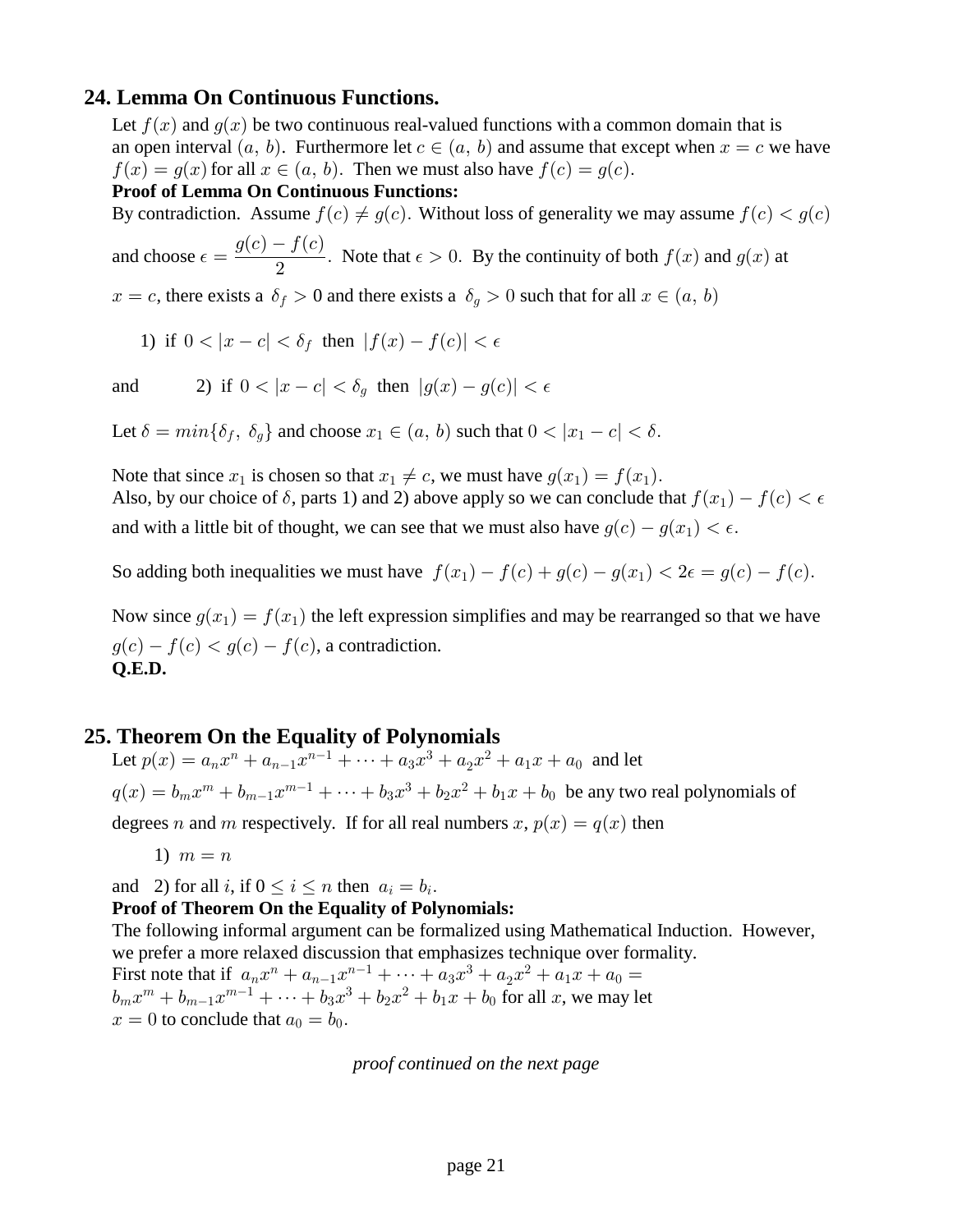Next, we subtract the common constant term from both sides of the equation to conclude that for all  $x$ 

$$
a_n x^n + a_{n-1} x^{n-1} + \dots + a_3 x^3 + a_2 x^2 + a_1 x =
$$
  

$$
b_m x^m + b_{m-1} x^{m-1} + \dots + b_3 x^3 + b_2 x^2 + b_1 x.
$$

Now divide both sides of this last equation by x, assuming  $x \neq 0$ . Then we have:

$$
a_n x^{n-1} + a_{n-1} x^{n-2} + \dots + a_3 x^2 + a_2 x + a_1 =
$$
  

$$
b_m x^{m-1} + b_{m-1} x^{m-2} + \dots + b_3 x^2 + b_2 x + b_1
$$

for all nonzero  $x$ . However, both of these last polynomials are defined and are continuous in a neighborhood about  $x = 0$ , so we may apply the above Lemma with  $c = 0$  to conclude this new equation is true for all x, including when  $x = 0$ .

Now we can repeat the above argument and let  $x = 0$  to conclude that  $a_1 = b_1$ , and we again subtract this common constant term from both sides of the last equation to obtain the statement that for all  $x$ 

$$
a_nx^{n-1} + a_{n-1}x^{n-2} + \dots + a_3x^2 + a_2x = b_mx^{m-1} + b_{m-1}x^{m-2} + \dots + b_3x^2 + b_2x.
$$

Again we divide both sides by  $x$  to obtain the simpler equation that

$$
a_nx^{n-2} + a_{n-1}x^{n-3} + \cdots + a_3x + a_2 = b_mx^{m-2} + b_{m-1}x^{m-3} + \cdots + b_3x + b_2.
$$

Even though this equation is only true for nonzero x because we just divided by x, we can apply the above Lemma to conclude this equation must also be true when  $x = 0$ . So again we may let  $x = 0$  to conclude that  $a_2 = b_2$ .

 Clearly this argument may be continued to repeatedly pick off each of the coefficients one by one in order until we run out of both coefficients. So every coefficient of  $p(x)$  matches the same degree term coefficient of  $q(x)$ . That we must run out of both coefficients at the same time is because otherwise, if  $p(x)$  and  $q(x)$  had different degrees, we could find a 0 coefficient in one of these polynomials that would match a nonzero coefficient in the other and that would be a contradiction.

 A final note about this theorem and its lemma is that the lemma is very easy for a non-calculus student to understand when continuity is presented in an intuitive way (no epsilons or deltas!). This theorem can also be proved assuming the Fundamental Theorem of Algebra, but the advantage of this alternative approach is that we don't have to assume the Fundamental Theorem of Algebra and we can introduce the fundamental property of continuity of polynomials.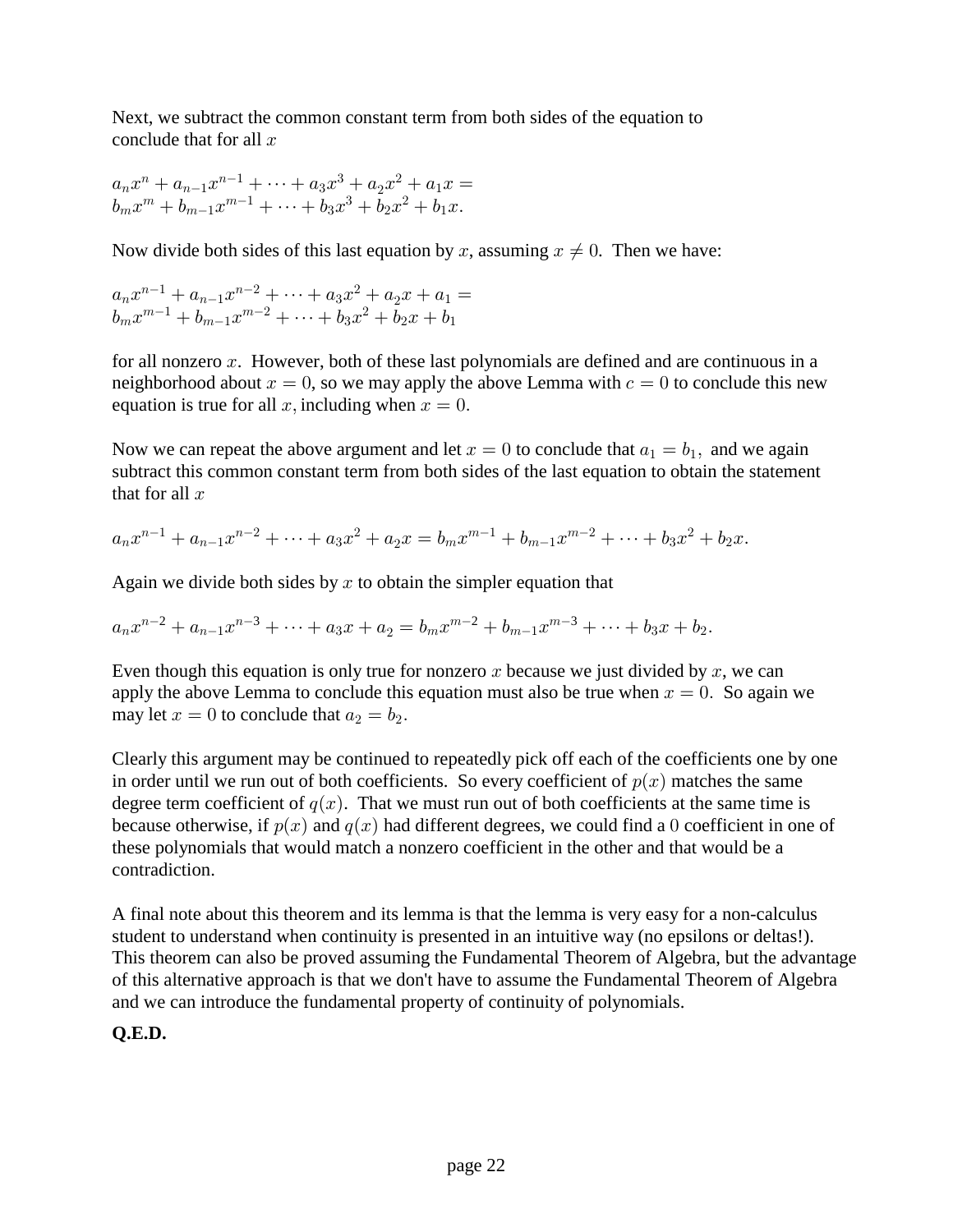### **26. Theorem Euclidean Algorithm for Polynomials**

Let  $p(x)$  and  $q(x)$  be any two polynomials with degrees  $\geq 1$ . Then there exists a polynomial  $d(x)$ such that  $d(x)$  divides evenly into both  $p(x)$  and  $q(x)$ . Moreover,  $d(x)$  is such that if  $a(x)$  is any other common divisor of  $p(x)$  and  $q(x)$ , then  $a(x)$  divides evenly into  $d(x)$ . The polynomial  $d(x)$  is called the Greatest Common Divisor of  $p(x)$  and  $q(x)$  is sometimes denoted by  $GCD(p(x), q(x))$ . Except for constant multiples,  $d(x)$  is unique.

### **Proof of the Euclidean Algorithm for Polynomials**

Without loss of generality we assume the degree of  $p(x)$  is larger than or equal to the degree of  $q(x)$ . By the Division Algorithm we may write

$$
p(x) = q(x) \cdot q_1(x) + r_1(x) \tag{1}
$$

where  $q_1(x)$  is the quotient polynomial and  $r_1(x)$  is the remainder. If  $r_1(x) \equiv 0$  then we stop.

Otherwise, if  $r_1(x) \neq 0$  we note from the above equation that any common divisor of both  $q(x)$  and  $r_1(x)$  must be a divisor of the right side of the above equation and therefore a divisor of the left side. Any common divisor of  $q(x)$  and  $r_1(x)$  must be a divisor of  $p(x)$ . Next, by writing

$$
p(x) - q(x) \cdot q_1(x) = r_1(x)
$$

we can see that every common divisor of  $p(x)$  and  $q(x)$  must be a divisor of  $r_1(x)$  and thus a common divisor of  $q(x)$  and  $r_1(x)$ . So  $GCD(p(x), q(x)) = GCD(q(x), r_1(x))$ .

We continue by applying the Division Algorithm again to write

$$
q(x) = r_1(x) \cdot q_2(x) + r_2(x) \tag{2}
$$

If  $r_2(x) \equiv 0$  we stop. Otherwise, repeating the above reasoning,  $GCD(q(x), r_1(x)) = GCD(r_1(x), r_2(x))$ . Now apply the Division Algorithm again.

$$
r_1(x) = r_2(x) \cdot q_3(x) + r_3(x) \tag{3}
$$

If  $r_3(x) \equiv 0$  we stop. Otherwise we note  $GCD(r_1(x), r_2(x)) = GCD(r_2(x), r_3(x))$  and we continue to apply the Division Algorithm to get

$$
r_2(x) = r_3(x) \cdot q_4(x) + r_4(x) \tag{4}
$$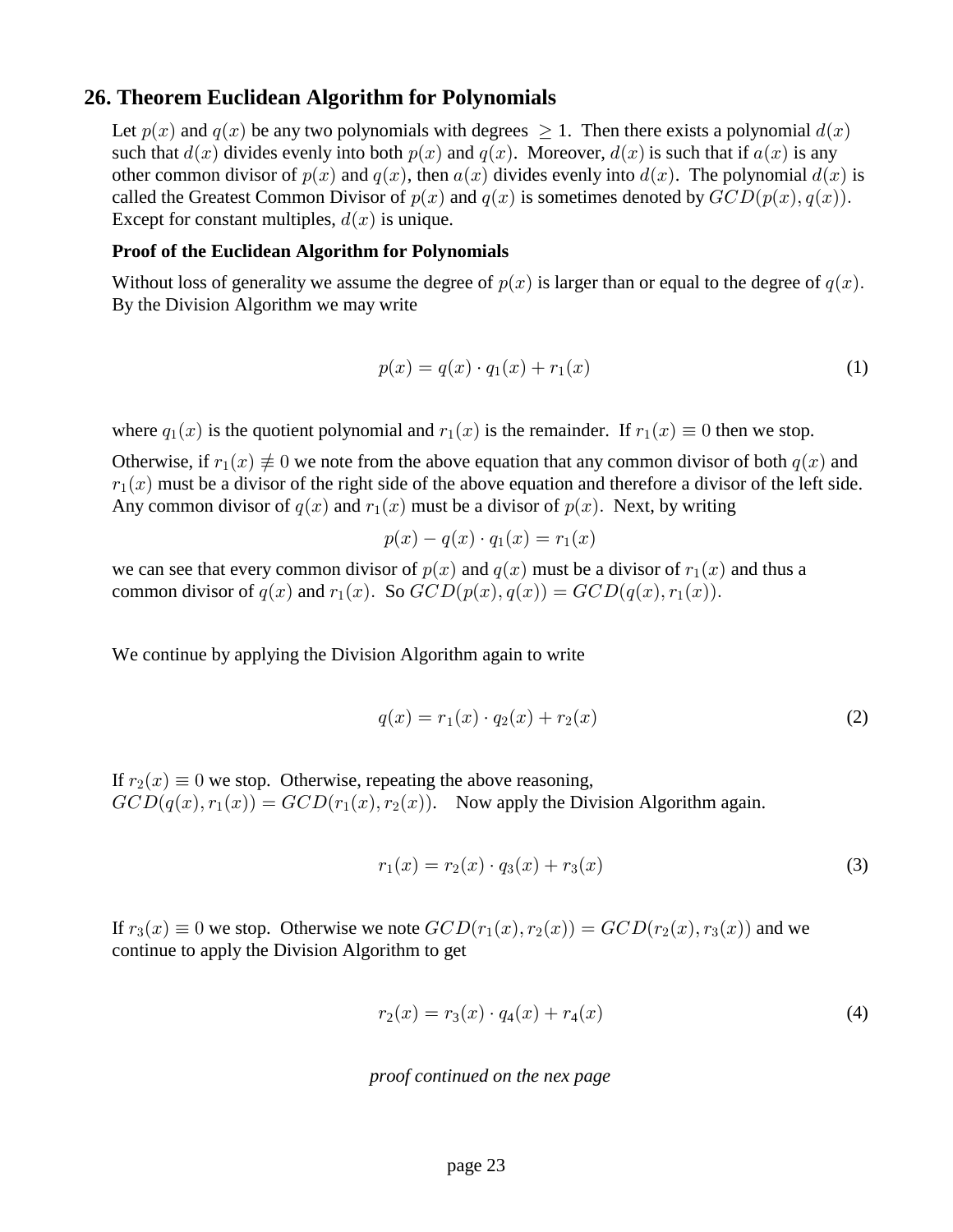If  $r_4(x) \equiv 0$  we stop. Otherwise we continue this process. However, we cannot this process forever because the degrees of the remainders  $r_i(x)$  keep decreasing by 1.

$$
\text{degree}(r_4(x)) < \text{degree}(r_3(x)) < \text{degree}(r_2(x)) < \text{degree}(r_1(x)) \leq \text{degree}(q(x))
$$

So after applying the Division Algorithm at most the number of times that is the degree of  $q(x)$  we must have some remainder become the identically zero polynomial.

We claim  $GCD(p(x), q(x))$  is the last nonzero remainder. For example, suppose

$$
r_{n-2}(x) = r_{n-1}(x) \cdot q_n(x) + r_n(x) \tag{n}
$$

and

$$
r_{n-1}(x) = r_n(x) \cdot q_{n+1}(x) \tag{n+1}
$$

where  $r_{n+1}(x) \equiv 0$  and is not written. The last equation shows  $r_n(x)$  is a divisor of  $r_{n-1}(x)$  so  $GCD(r_{n-1}(x), r_n(x)) = r_n(x).$ 

Now  $GCD(p(x), q(x)) = GCD(q(x), r_1(x)) = GCD(r_1(x), r_2(x)) = GCD(r_2(x), r_3(x))$  $= \cdots = GCD(r_{n-1}(x), r_n(x)) = r_n(x)$ , the last nonzero remainder.  **Q.E.D.**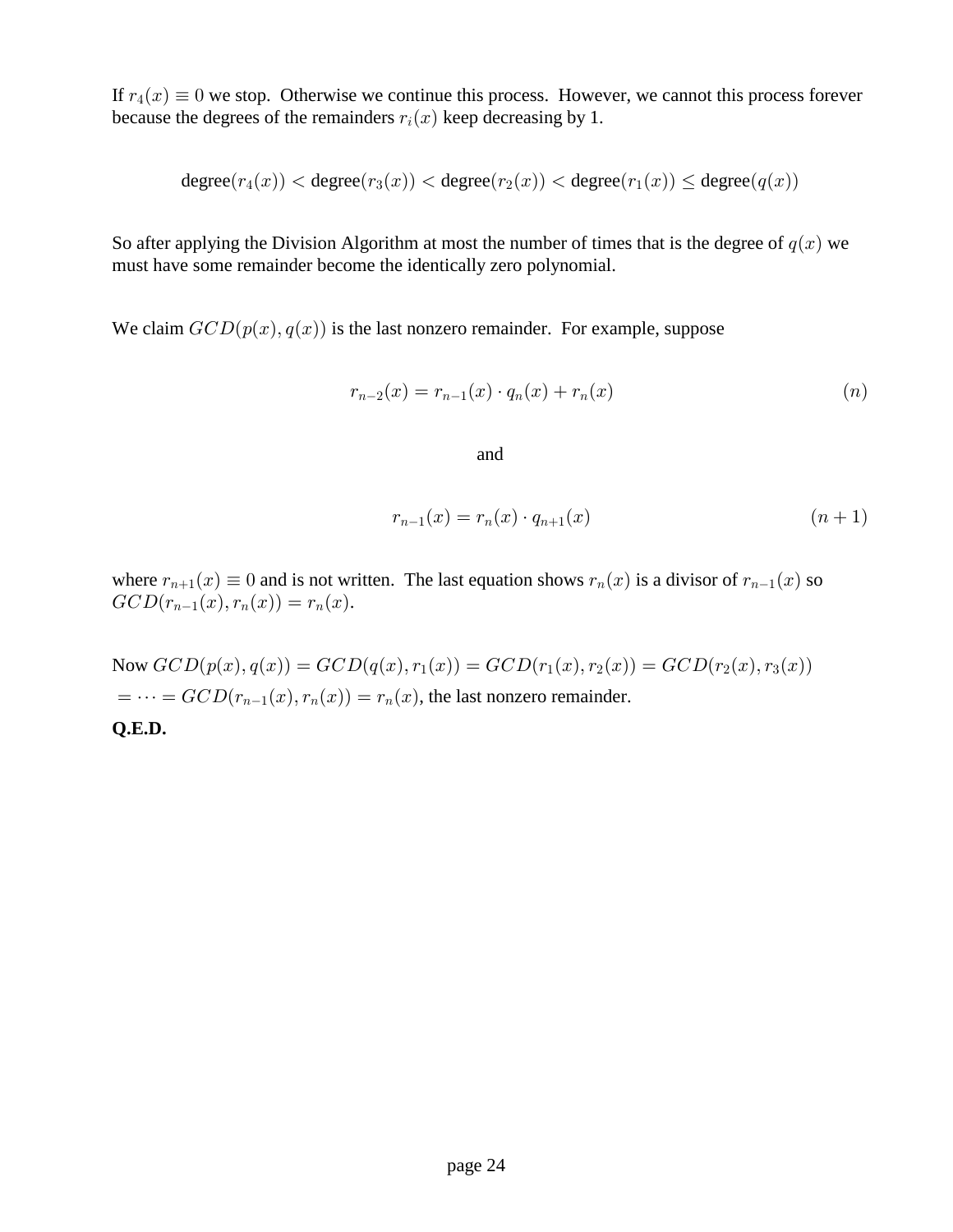# **27. Corollary to the Euclidean Algorithm for Polynomials**

The  $GCD$  of any two polynomials  $p(x)$  and  $q(x)$  may be expressed as a linear combination of  $p(x)$ and  $q(x)$ .

#### **Proof of the Corollary to the Euclidean Algorithm for Polynomials.**

The following were the series of equations that led up to the creation of the  $GCD$  polynomial.

$$
p(x) = q(x) \cdot q_1(x) + r_1(x) \tag{1}
$$

$$
q(x) = r_1(x) \cdot q_2(x) + r_2(x) \tag{2}
$$

$$
r_1(x) = r_2(x) \cdot q_3(x) + r_3(x) \tag{3}
$$

$$
r_2(x) = r_3(x) \cdot q_4(x) + r_4(x) \tag{4}
$$

$$
r_{n-3}(x) = r_{n-2}(x) \cdot q_{n-1}(x) + r_{n-1}(x) \tag{n-1}
$$

$$
r_{n-2}(x) = r_{n-1}(x) \cdot q_n(x) + r_n(x) \tag{n}
$$

Now starting with the last equation, we solve for the  $GCD$ .

]

$$
r_n(x) = r_{n-2}(x) - r_{n-1}(x) \cdot q_n(x) \tag{*}
$$

Note this shows how to write the  $GCD$  as a linear combination of  $r_{n-2}(x)$  and  $r_{n-1}(x)$ . But in the next to the last equation we can solve for  $r_{n-1}(x)$  and substitute into (\*).

$$
r_n(x) = r_{n-2}(x) - [r_{n-3}(x) - r_{n-2}(x) \cdot q_{n-1}(x)] \cdot q_n(x)
$$
  
=  $r_{n-2}(x) - r_{n-3}(x) \cdot q_n(x) + r_{n-2}(x) \cdot q_{n-1}(x) \cdot q_n(x)$   
=  $[1 + q_{n-1}(x) \cdot q_n(x)] \cdot r_{n-2}(x) + [-q_n(x)] \cdot r_{n-3}(x)$ 

We have now shown how to write  $r_n(x)$  as a linear combination of  $r_{n-2}(x)$  and  $r_{n-3}(x)$ .

Clearly we can continue to work backwards, and solve each next equation for the previous remainder, and then substitute that remainder (which is a linear combination of its two previous remainders) into our equation to continually write  $r_n(x)$  as a linear combination of the two most recent remainders.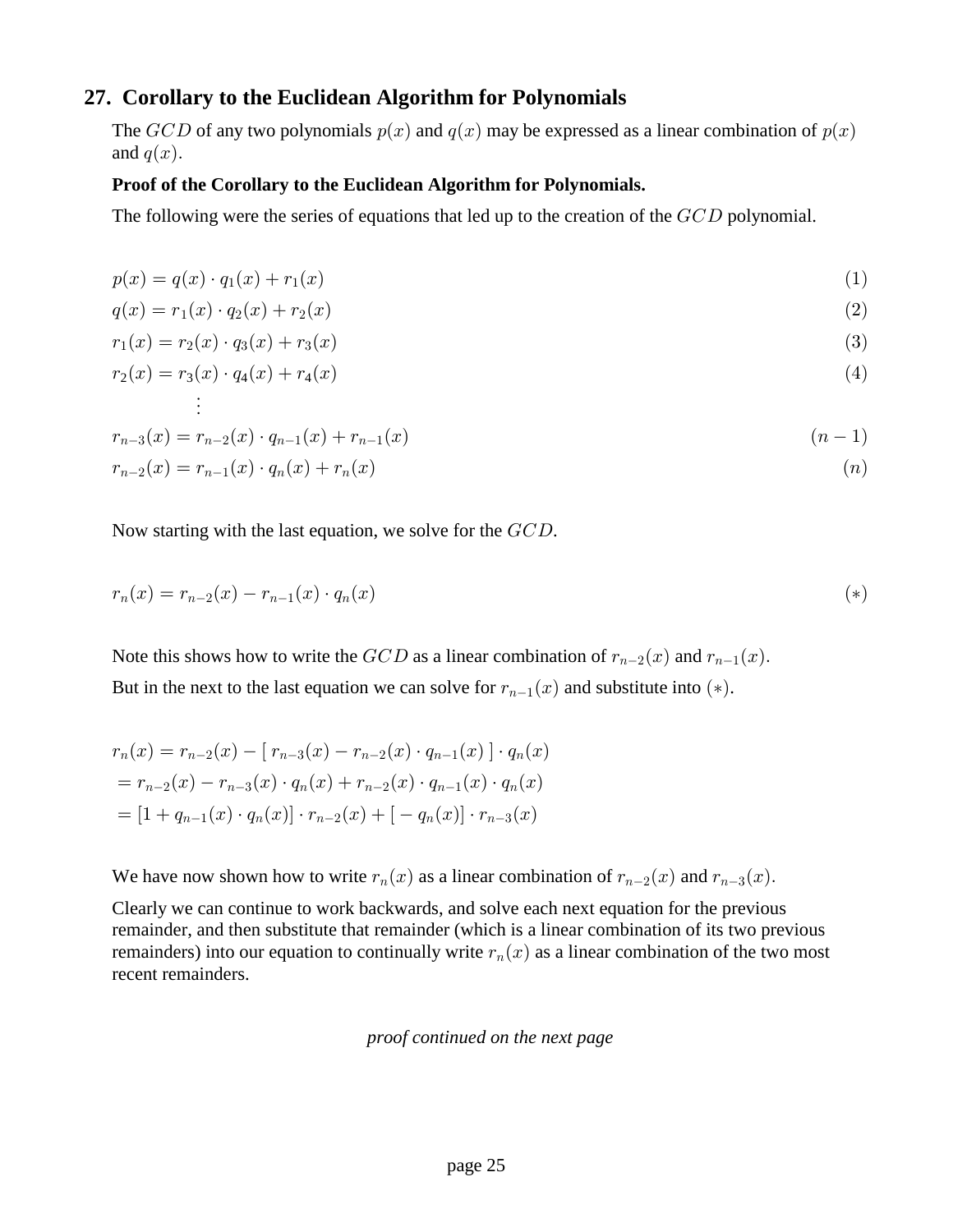As we work our way up the list, we will eventually have

$$
r_n(x) = f(x) \cdot r_1(x) + g(x) \cdot r_2(x)
$$

and when we solve the second equation for  $r_2(x)$  and substitute we get

$$
r_n(x) = f(x) \cdot r_1(x) + g(x) [q(x) - r_1(x) \cdot q_2(x)]
$$
  
=  $f(x) \cdot r_1(x) + g(x)q(x) - g(x) \cdot r_1(x) \cdot q_2(x)$   
=  $[f(x) - g(x) \cdot q_2(x)] \cdot r_1(x) + [g(x)] \cdot q(x)$ 

Lastly we solve the first equation for  $r_1(x)$  and substitute and we get

$$
r_n(x) = [f(x) - g(x) \cdot q_2(x)] \cdot [p(x) - q(x) \cdot q_1(x)] + [g(x)] \cdot q(x)
$$
  
= 
$$
[f(x) - g(x) \cdot q_2(x)] \cdot p(x) - [f(x) - g(x) \cdot q_2(x)] \cdot q(x) \cdot q_1(x) + g(x) \cdot q(x)
$$
  
= 
$$
[f(x) - g(x) \cdot q_2(x)] \cdot p(x) + \{[g(x) \cdot q_2(x) - f(x)] \cdot q_1(x) + g(x)\} \cdot q(x)
$$

This shows that the  $GCD$  can be written as a linear combination of  $p(x)$  and  $q(x)$ .  **Q.E.D.**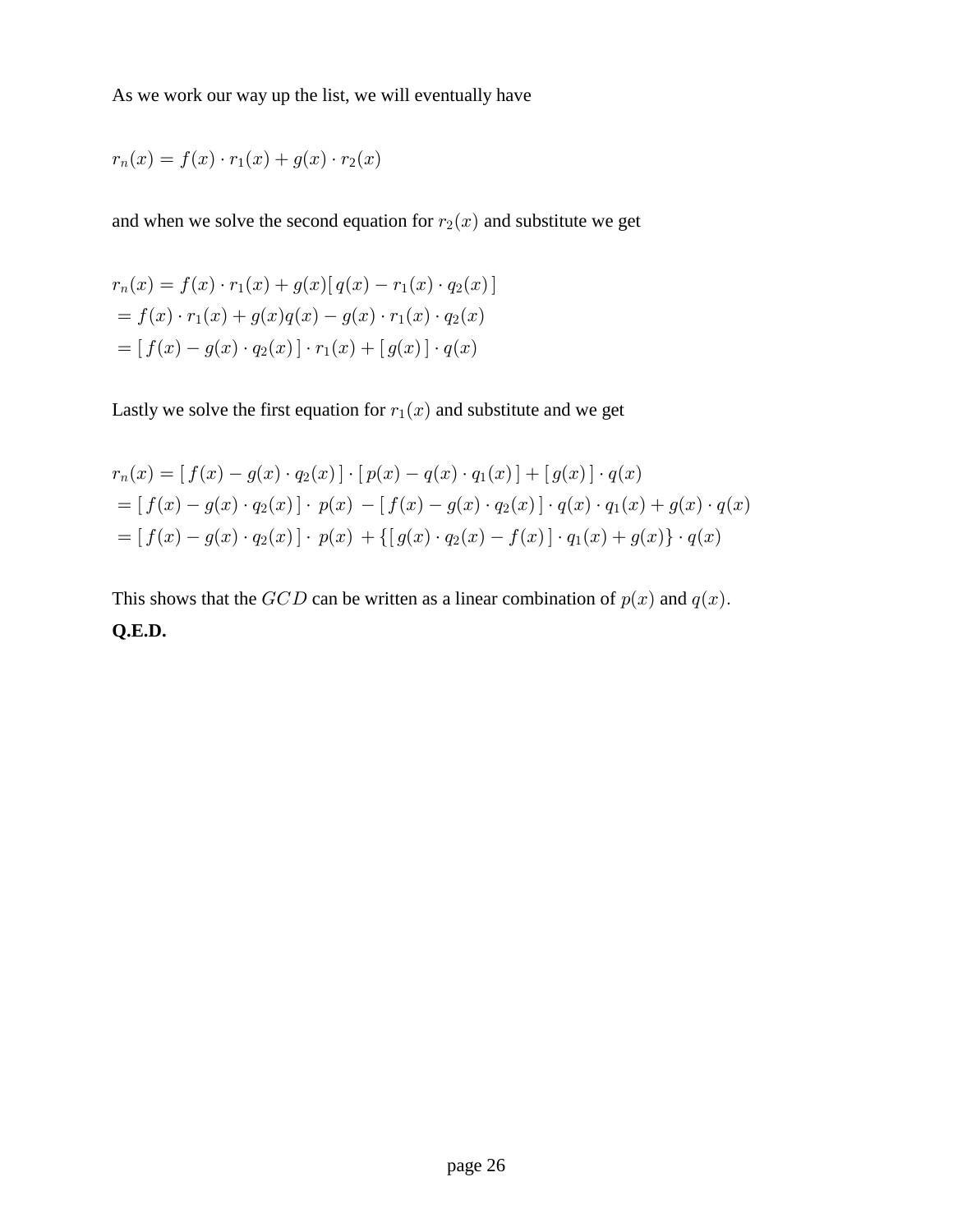# **28. Lemma 1 for Partial Fractions**

If  $f(x) = \frac{a(x)}{b(x) + b(x)}$  where  $GCD(b(x), c(x)) = 1$  then there exist polynomials  $d(x)$  and  $e(x)$  such  $b(x)c(x)$ 

that

$$
f(x) = \frac{d(x)}{b(x)} + \frac{e(x)}{c(x)}
$$

#### **Proof of Lemma 1 for Partial Fractions**

The two polynomials  $b(x)$  and  $c(x)$  are called relatively prime when their  $GCD$  is 1. Of course this means that  $b(x)$  and  $c(x)$  have no common factor. Apply the Corollary to the Euclidean Algorithm for polynomials to construct polynomials  $s(x)$  and  $t(x)$  such that

$$
1 = s(x) \cdot b(x) + t(x) \cdot c(x)
$$

Then multiply both sides of this equation by  $a(x)$  to get

$$
a(x) = a(x) \cdot s(x) \cdot b(x) + a(x) \cdot t(x) \cdot c(x)
$$

and finally divide both sides of this last equation by the product  $b(x) \cdot c(x)$ 

$$
\frac{a(x)}{b(x) \cdot c(x)} = \frac{a(x) \cdot s(x) \cdot b(x)}{b(x) \cdot c(x)} + \frac{a(x) \cdot t(x) \cdot c(x)}{b(x) \cdot c(x)}
$$

$$
f(x) = \frac{a(x)}{b(x) \cdot c(x)} = \frac{a(x) \cdot s(x)}{c(x)} + \frac{a(x) \cdot t(x)}{b(x)}
$$

Now let  $d(x) = a(x) \cdot s(x)$  and let  $e(x) = a(x) \cdot t(x)$ .  **Q.E.D.**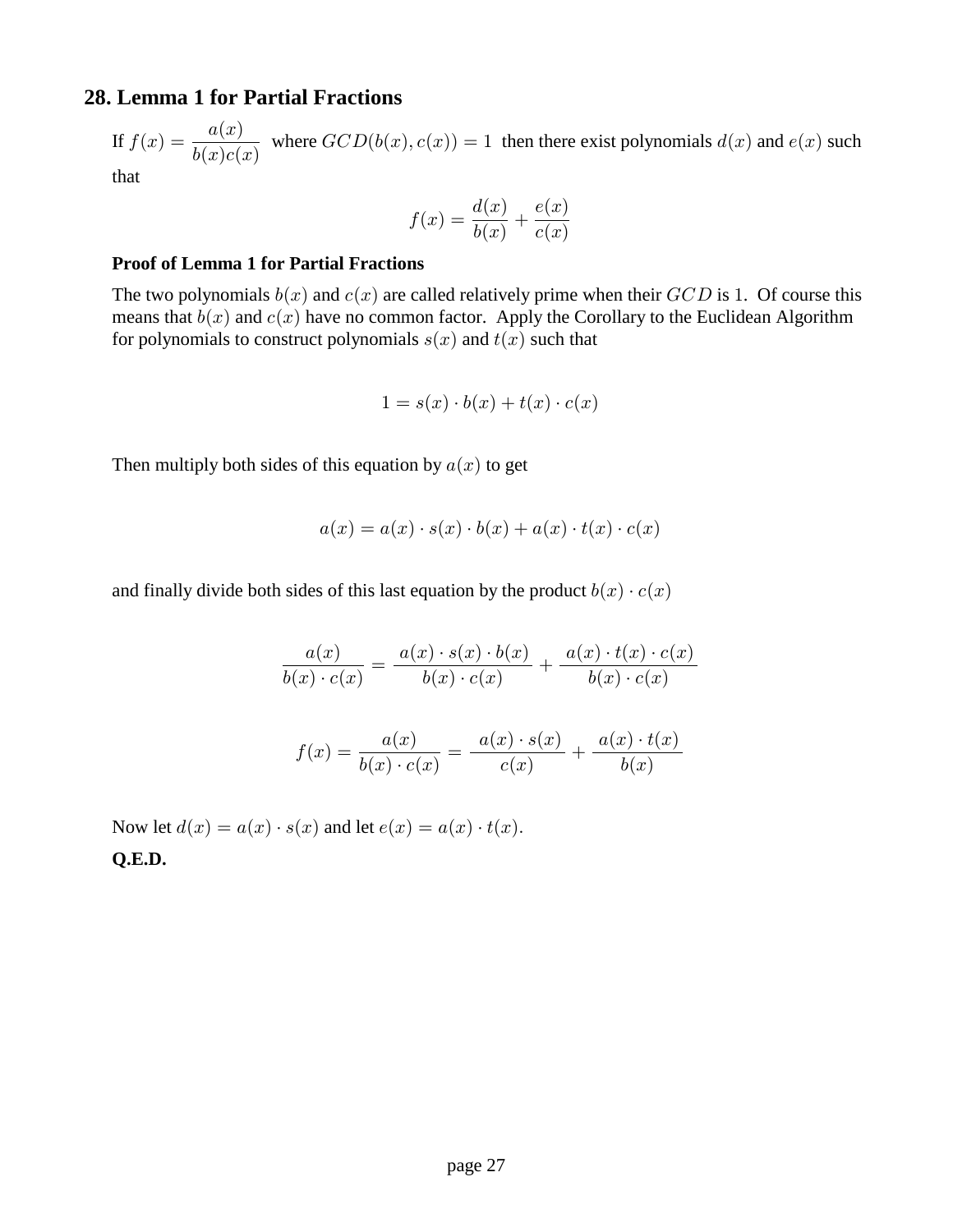# **29. Lemma 2 for Partial Fractions**

If  $f(x) = \frac{p(x)}{[x] \cdot (x+h)^m}$  then there exists a polynomial  $g(x)$  and for  $1 \le i \le m$  there exist polynomials  $\left[ q(x)\right] ^{m}$ 

 $s_i(x)$  each with degree less than  $q(x)$  such that

$$
f(x) = \frac{p(x)}{[q(x)]^m} = g(x) + \frac{s_1(x)}{q(x)} + \frac{s_2(x)}{[q(x)]^2} + \frac{s_3(x)}{[q(x)]^3} + \dots + \frac{s_m(x)}{[q(x)]^m}
$$

#### **Proof of Lemma 2 for Partial Fractions**

Apply the Division Algorithm for the first time to write :

 $p(x) = q(x) \cdot [q_1(x)] + r_1(x)$ . Note the degree of  $r_1(x)$  is less than the degree of  $q(x)$ .

Now divide  $q_1(x)$  by  $q(x)$  to get a second quotient and a second remainder so we may write

$$
p(x) = q(x) \cdot [q(x) \cdot q_2(x) + r_2(x)] + r_1(x)
$$
  

$$
p(x) = [q(x)]^2 \cdot q_2(x) + q(x) \cdot r_2(x) + r_1(x)
$$

Note that the degree of  $r_2(x)$  is less than the degree of  $q(x)$ .

Now divide  $q_2(x)$  by  $q(x)$  to get a third quotient and a third remainder and write

$$
p(x) = [q(x)]^2 \cdot [q(x) \cdot q_3(x) + r_3(x)] + q(x) \cdot r_2(x) + r_1(x)
$$
  

$$
p(x) = [q(x)]^3 \cdot q_3(x) + [q(x)]^2 \cdot r_3(x) + q(x) \cdot r_2(x) + r_1(x)
$$

We continue to divide each newest quotient  $q_i(x)$  by  $q(x)$  to get a newer quotient and a newer remainder and substitute for the  $q_i(x)$  quotient. Each remainder has a degree smaller than the degree of  $q(x)$ .

$$
p(x) = [q(x)]^3 \cdot [q(x) \cdot q_4(x) + r_4(x)] + [q(x)]^2 \cdot r_3(x) + q(x) \cdot r_2(x) + r_1(x)
$$
  

$$
p(x) = [q(x)]^4 \cdot q_4(x) + [q(x)]^3 \cdot r_4(x) + [q(x)]^2 \cdot r_3(x) + q(x) \cdot r_2(x) + r_1(x)
$$

We may continue breaking down and substituting for each  $q_i(x)$  quotient until we have

$$
p(x) = [q(x)]^{m} \cdot q_{m}(x) + [q(x)]^{m-1} \cdot r_{m}(x) + \cdots + [q(x)]^{2} \cdot r_{3}(x) + q(x) \cdot r_{2}(x) + r_{1}(x)
$$

Finally we divide both sides of this last equation by  $[q(x)]^m$  to get

$$
f(x) = \frac{p(x)}{[q(x)]^m} = q_m(x) + \frac{r_m(x)}{q(x)} + \dots + \frac{r_3(x)}{[q(x)]^{m-2}} + \frac{r_2(x)}{[q(x)]^{m-1}} + \dots + \frac{r_1(x)}{[q(x)]^m}
$$

Now we may let  $g(x) = q_m(x)$  and let  $s_i(x) = r_{m-i+1}(x)$ .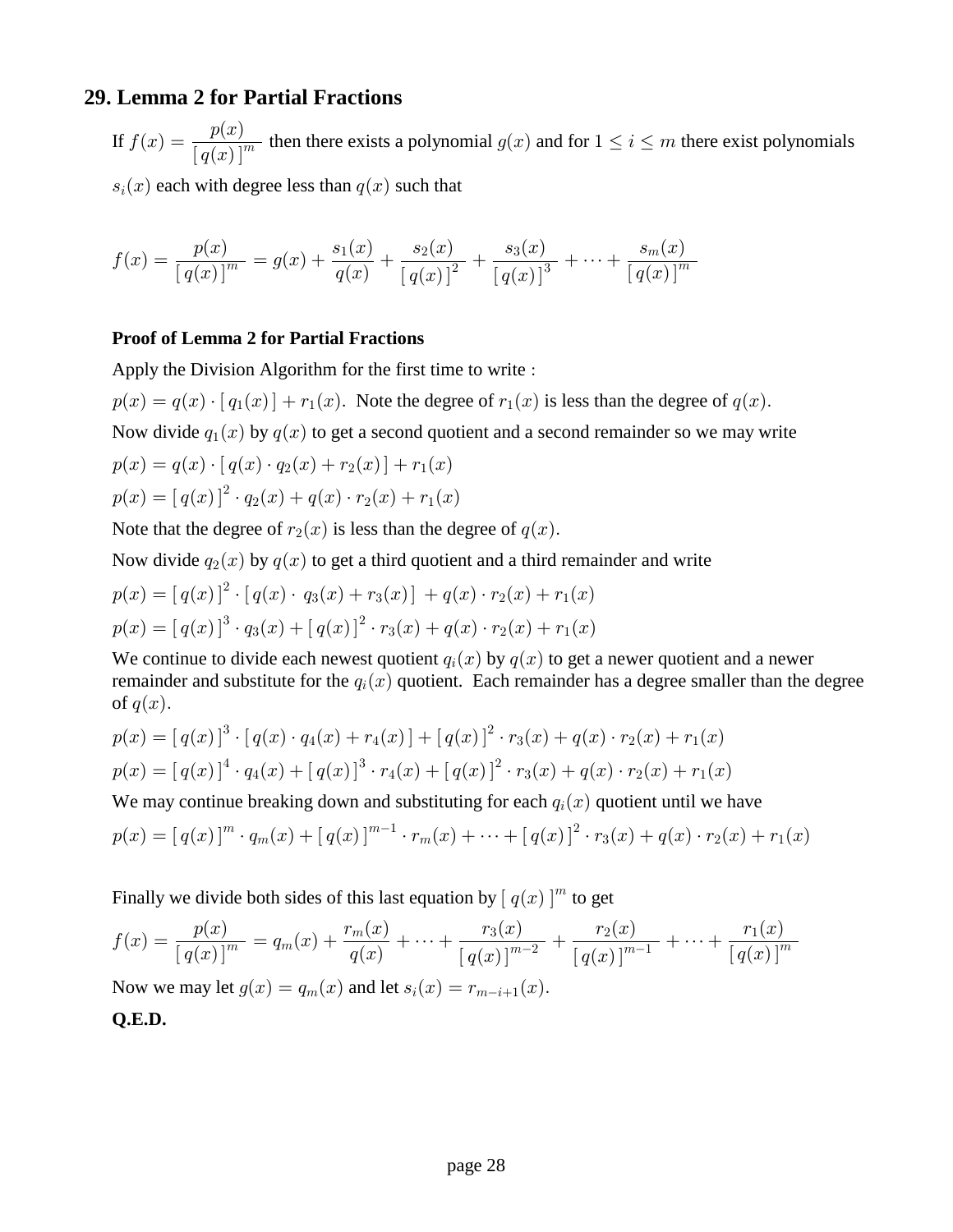# **30. Partial Fraction Decomposition Theorem**

Let 
$$
\frac{p(x)}{q(x)}
$$
 be a rational function where  $p(x)$  and  $q(x)$  are polynomials such that the degree of  $p(x)$ 

is less than the degree of  $q(x)$ . Then there exist algebraic fractions  $F_1, F_2, \ldots, F_r$  such that

$$
\frac{p(x)}{q(x)} = F_1 + F_2 + \dots + F_r
$$
 and where each  $F_i$  fraction is one of two forms:

 $\frac{A_i}{(a_ix+b_i)^{n_i}}$  or  $\frac{A_kx+B_k}{(a_kx^2+b_kx+c_k)^{m_k}}$  where  $A_i$ ,  $a_i$ ,  $b_i$ ,  $A_k$ ,  $B_k$ ,  $a_k$ ,  $b_k$ ,  $c_k$  are all real numbers and

the  $n_i$  and the  $m_k$  are positive integers and each quadratic expression  $a_k x^2 + b_k x + c_k$  has a negative discriminant.

#### **Proof of the Partial Fraction Decomposition Theorem**

Since  $q(x)$  is a polynomial, by the Linear and Irreducible Quadratic Factors Theorem we may write

$$
q(x) = \left[ \prod_{i=1}^{j} (a_i x + b_i)^{p_i} \right] \cdot \left[ \prod_{k=1}^{l} (a_k x^2 + b_k x + c_k)^{q_k} \right]
$$

where for each i,  $(a_ix + b_i)$  is a real linear factor of  $q(x)$  of multiplicity  $p_i$  and for each k,  $(a_kx^2 + b_kx + c_k)$  is an irreducible quadratic factor of  $q(x)$  of multiplicity  $q_k$ . The  $a_i, b_i$  are different from the  $a_k, b_k$ . Since the real linear and irreducible quadratic factors have no factors in common their  $GCD$  is 1 and we may apply Lemma 1 for Partial Fractions to write:

$$
\frac{p(x)}{q(x)} = \frac{a(x)}{\left[\prod_{i=1}^{j} (a_i x + b_i)^{p_i}\right]} + \frac{b(x)}{\left[\prod_{k=1}^{l} (a_k x^2 + b_k x + c_k)^{q_k}\right]}
$$

Now for each different *i*, each factor of the form  $(a_i x + b_i)^{p_i}$  is different from the next so we may again apply Lemma 1 for Partial Fractions  $j-1$  times to split the first fraction above into a sum of j other fractions. For each of those fractions that have an exponent of 2 or higher in the denominator we apply Lemma 2 for Partial Fractions  $p_i - 1$  more times to split each denominator with  $(a_i x + b_i)^{p_i}$  into a sum of  $p_i$  more fractions.

For each different k, each factor of the form  $(a_kx^2 + b_kx + c_k)^{q_k}$  is different from the next so we may again apply Lemma 1 for Partial Fractions  $k-1$  times to split the second fraction above into a sum of  $k$  other fractions. For each of those fractions that have an exponent of 2 or higher in the denominator we apply Lemma 2 for Partial Fractions  $q_k - 1$  more times to split each denominator with  $(a_kx^2 + b_kx + c_k)^{q_k}$  into a sum of  $q_k$  more fractions.

As a final note, the  $g(x)$  term that appears in Lemma 2 for Partial Fractions will be the 0 polynomial because we are assuming the degree of  $p(x)$  is strictly less than that of  $q(x)$ . So our partial fraction decomposition really does break down into a sum of pure algebraic fractions.